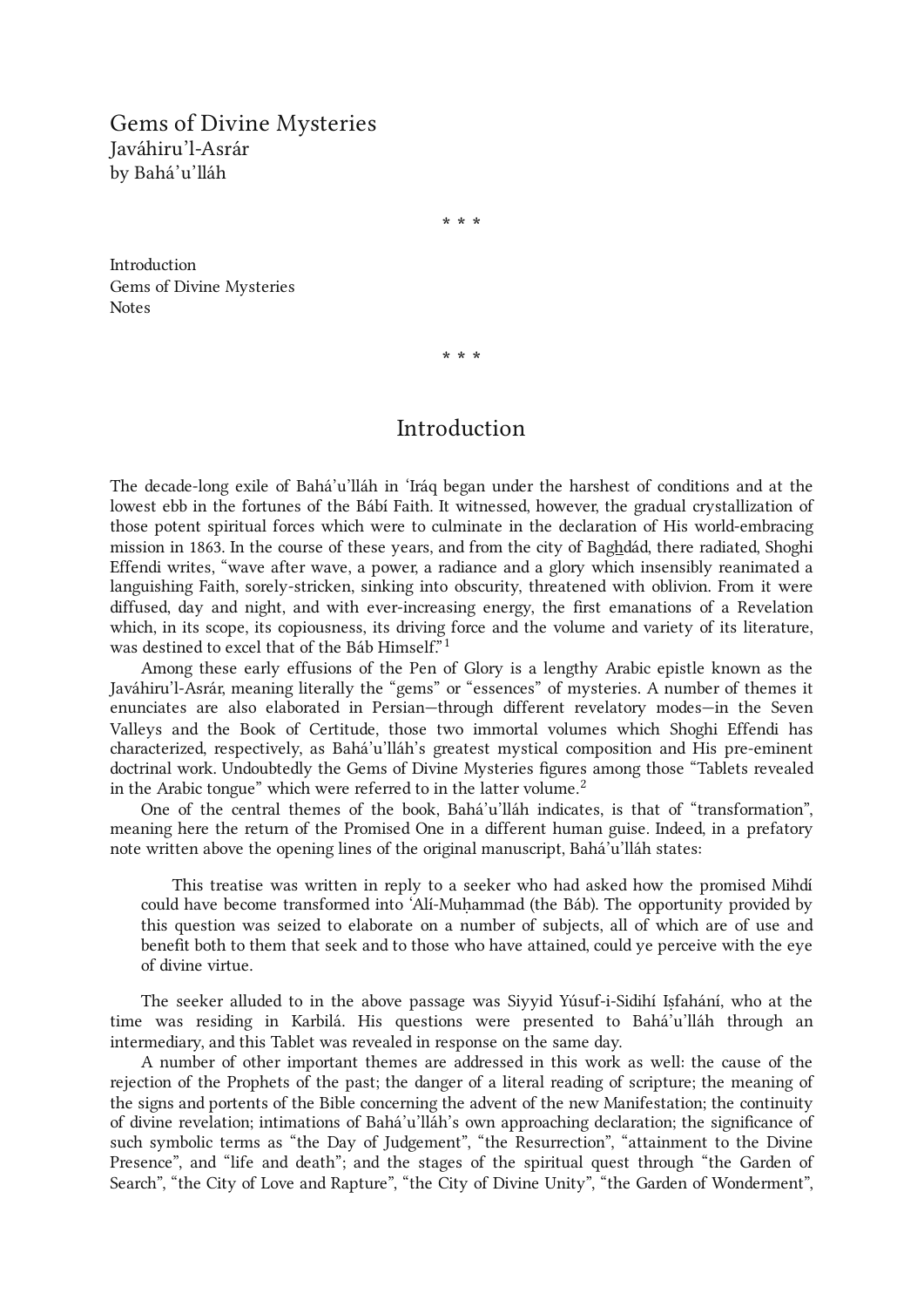"the City of Absolute Nothingness", "the City of Immortality", and "the City that hath no name or description".

The publication of Gems of Divine Mysteries is one of the projects undertaken in fulfilment of the Five Year Plan goal, announced in April 2001, of "enriching the translations into English from the Holy Texts". The volume will further deepen the Western reader's appreciation of a period infused with potentiality and described by Shoghi Effendi as "the vernal years of Bahá'u'lláh's ministry", and assist the students of His Revelation in gaining a more profound insight into its gradual unfoldment.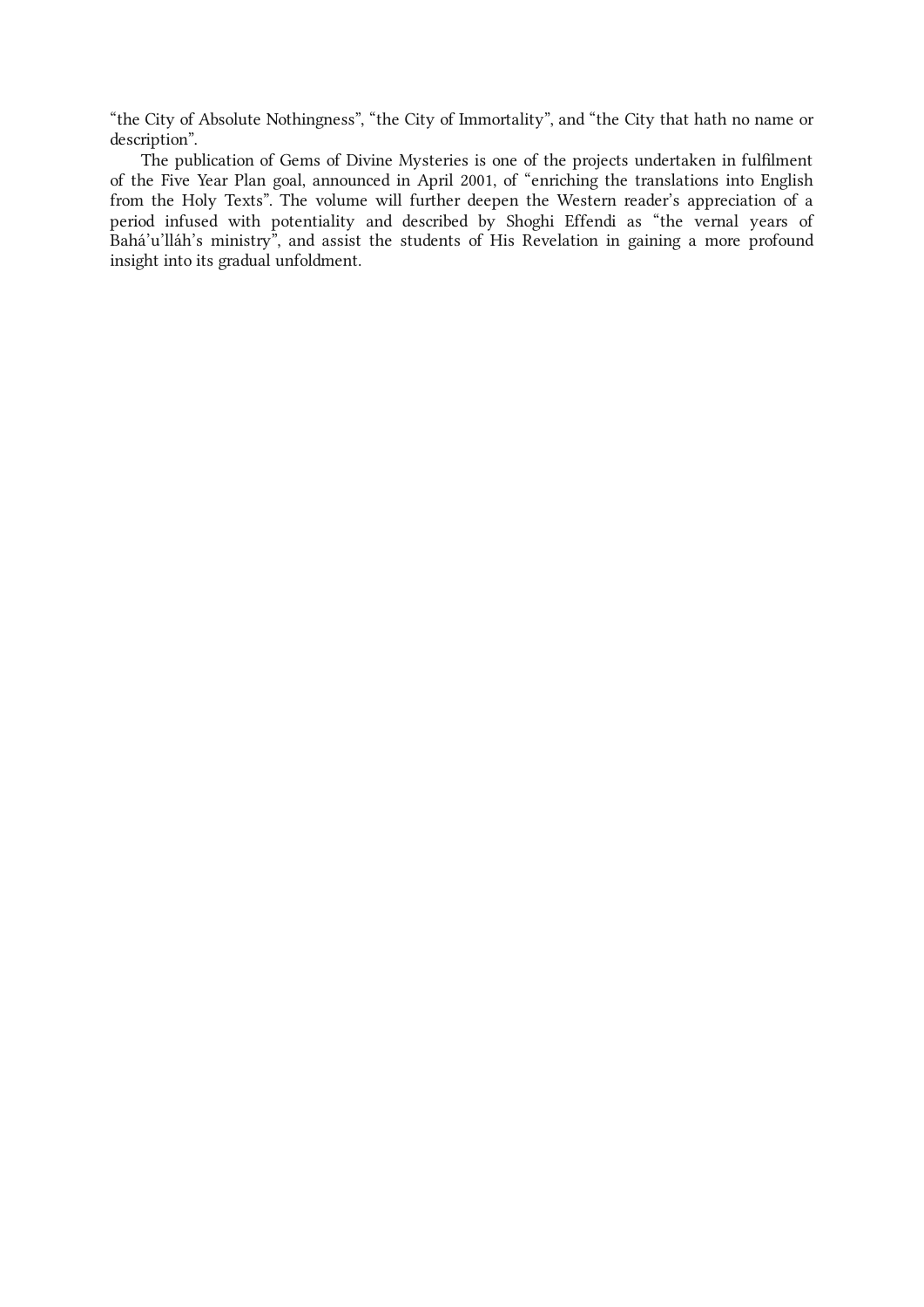## <span id="page-2-0"></span>Gems of Divine Mysteries

The essence of the divine mysteries in the journeys of ascent set forth for those who long to draw nigh unto God, the Almighty, the Ever-Forgiving—blessed be the righteous that quaff from these crystal streams!

## HE IS THE EXALTED, THE MOST HIGH!

- O THOU WHO treadest the path of justice and beholdest the countenance of mercy! Thine epistle 1 was received, thy question was noted, and the sweet accents of thy soul were heard from the inmost chambers of thy heart. Whereupon the clouds of the Divine Will were raised to rain upon thee the outpourings of heavenly wisdom, to divest thee of all that thou hadst acquired aforetime, to draw thee from the realms of contradiction unto the retreats of oneness, and to lead thee to the sacred streams of His Law. Perchance thou mayest quaff therefrom, repose therein, quench thy thirst, refresh thy soul, and be numbered with those whom the light of God hath guided aright in this day.
- Encompassed as I am at this time by the dogs of the earth and the beasts of every land, concealed as I remain in the hidden habitation of Mine inner Being, forbidden as I may be from divulging that which God hath bestowed upon Me of the wonders of His knowledge, the gems of His wisdom, and the tokens of His power, yet am I loath to frustrate the hopes of one who hath approached the sanctuary of grandeur, sought to enter within the precincts of eternity, and aspired to soar in the immensity of this creation at the dawning of the divine decree. I shall therefore relate unto thee certain truths from among those which God hath vouchsafed unto Me, this only to the extent that souls can bear and minds endure, lest the malicious raise a clamour or the dissemblers hoist their banners. I implore God to graciously aid Me in this, for unto such as beseech Him, He is the All-Bounteous, and of those who show mercy, He is the Most Merciful.  $\overline{2}$
- Know then that it behoveth thine eminence to ponder from the outset these questions in thy heart: What hath prompted the divers peoples and kindreds of the earth to reject the Apostles whom God hath sent unto them in His might and power, whom He hath raised up to exalt His Cause and ordained to be the Lamps of eternity within the Niche of His oneness? For what reason have the people turned aside from them, disputed about them, risen against and contended with them? On what grounds have they refused to acknowledge their apostleship and authority, nay, denied their truth and reviled their persons, even slaying or banishing them? 3
- O thou who hast set foot in the wilderness of knowledge and taken abode within the ark of wisdom! Not until thou hast grasped the mysteries concealed in that which We shall relate unto thee canst thou hope to attain to the stations of faith and certitude in the Cause of God and in those who are the Manifestations of His Cause, the Daysprings of His Command, the Treasuries of His revelation, and the Repositories of His knowledge. Shouldst thou fail in this, thou wouldst be numbered with them that have not striven for the Cause of God, nor inhaled the fragrance of faith from the raiment of certitude, nor scaled the heights of the divine unity, nor yet recognized the stations of divine singleness within the Embodiments of praise and the Essences of sanctity. 4
- <span id="page-2-1"></span>Strive then, O My brother, to apprehend this matter, that the veils may be lifted from the face of thy heart and that thou mayest be reckoned among them whom God hath graced with such penetrating vision as to behold the most subtle realities of His dominion, to fathom the mysteries of His kingdom, to perceive the signs of His transcendent Essence in this mortal world, and to attain a station wherein one seeth no distinction amongst His creatures and findeth no flaw in the creation of the heavens and the earth. [3](#page-21-3) 5
- Now that the discourse hath reached this exalted and intractable theme and touched upon this sublime and impenetrable mystery, know that the Christian and Jewish peoples have not grasped the intent of the words of God and the promises He hath made to them in His Book, and have therefore denied His Cause, turned aside from His Prophets, and rejected His proofs. Had they but fixed their gaze upon the testimony of God itself, had they refused to follow in the footsteps of the abject and foolish among their leaders and divines, they would doubtless have attained to the repository of guidance and the treasury of virtue, and quaffed from the crystal waters of life 6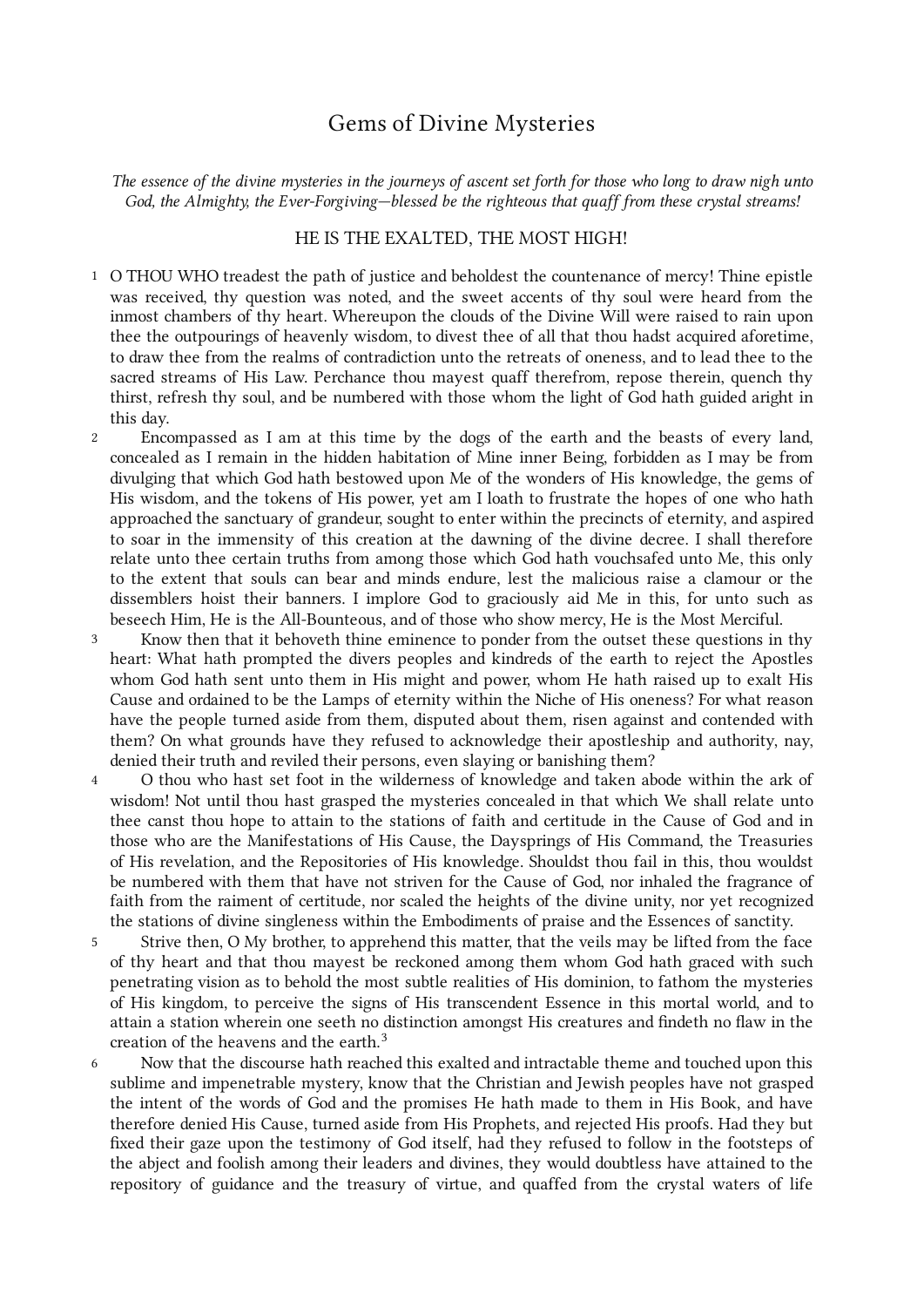eternal in the city of the All-Merciful, in the garden of the All-Glorious, and within the inner reality of His paradise. But as they have refused to see with the eyes wherewith God hath endowed them, and desired things other than that which He in His mercy had desired for them, they have strayed far from the retreats of nearness, have been deprived of the living waters of reunion and the wellspring of His grace, and have lain as dead within the shrouds of their own selves.

- <span id="page-3-0"></span>Through the power of God and His might, I shall now relate certain passages revealed in the Books of old, and mention some of the signs heralding the appearance of the Manifestations of God in the sanctified persons of His chosen Ones, that thou mayest recognize the Dayspring of this everlasting morn and behold this Fire that blazeth in the Tree which is neither of the East nor of the West. [4](#page-21-4) Perchance thine eyes may be opened upon attaining the presence of thy Lord and thy heart partake of the blessings concealed within these hidden treasuries. Render thanks then unto God, Who hath singled thee out for this grace and Who hath numbered thee with them that are assured of meeting their Lord. 7
- <span id="page-3-1"></span>This is the text of that which was revealed aforetime in the first Gospel, according to Matthew, regarding the signs that must needs herald the advent of the One Who shall come after Him. He saith: "And woe unto them that are with child, and to them that give suck in those days…", [5](#page-21-5) until the mystic Dove, singing in the midmost heart of eternity, and the celestial Bird, warbling upon the Divine Lote-Tree, saith: "Immediately after the oppression of those days shall the sun be darkened, and the moon shall not give her light, and the stars shall fall from heaven, and the powers of the heavens shall be shaken: and then shall appear the sign of the Son of man in heaven: and then shall all the tribes of the earth mourn, and they shall see the Son of man coming in the clouds of heaven with power and great glory. And he shall send his angels with a great sound of a trumpet." [6](#page-21-6) 8
- <span id="page-3-2"></span>In the second Gospel, according to Mark, the Dove of holiness speaketh in such terms: "For in those days shall be affliction, such as was not from the beginning of the creation which God created unto this time, neither shall be."<sup>[7](#page-21-7)</sup> And it singeth later with the same melodies as before, without change or alteration. God, verily, is a witness unto the truth of My words.  $\overline{Q}$
- <span id="page-3-3"></span>And in the third Gospel, according to Luke, it is recorded: "There shall be signs in the sun, and in the moon, and in the stars, and upon the earth distress of nations, with perplexity; the sea and the waves roaring; and the powers of heaven shall be shaken. And then shall they see the Son of man coming in a cloud with power and great glory. And when these things begin to come to pass, know that the kingdom of God hath drawn nigh."<sup>[8](#page-21-8)</sup> 10
- <span id="page-3-4"></span>And in the fourth Gospel, according to John, it is recorded: "But when the Comforter is come, whom I will send unto you from the Father, even the Spirit of truth, which proceedeth from the Father, he shall testify of me: and ye also shall bear witness."<sup>[9](#page-21-9)</sup> And elsewhere He saith: "But the Comforter, which is the Holy Ghost, whom the Father will send in my name, he shall teach you all things, and bring all things to your remembrance, whatsoever I have said unto you." [10](#page-21-10) And: "But now I go my way to him that sent me; and none of you asketh me, Whither goest thou? But because I have said these things unto you..."<sup>[11](#page-21-11)</sup> And yet again: "Nevertheless I tell you the truth: It is expedient for you that I go away: for if I go not away, the Comforter will not come unto you; but if I depart, I will send him unto you." [12](#page-21-12) And: "Howbeit when he, the Spirit of truth, is come, he will guide you into all truth: for he shall not speak of himself; but whatsoever he shall hear, that shall he speak: and he will show you things to come."<sup>[13](#page-21-13)</sup> 11
- Such is the text of the verses revealed in the past. By Him besides Whom there is none other God, I have chosen to be brief, for were I to recount all the words that have been sent down unto the Prophets of God from the realm of His supernal glory and the kingdom of His sovereign might, all the pages and tablets of the world would not suffice to exhaust My theme. References similar to those mentioned, nay even more sublime and exalted, have been made in all the Books and Scriptures of old. Should it be My wish to recount all that hath been revealed in the past, I would most certainly be able to do so by virtue of that which God hath bestowed upon Me of the wonders of His knowledge and power. I have, however, contented Myself with that which was 12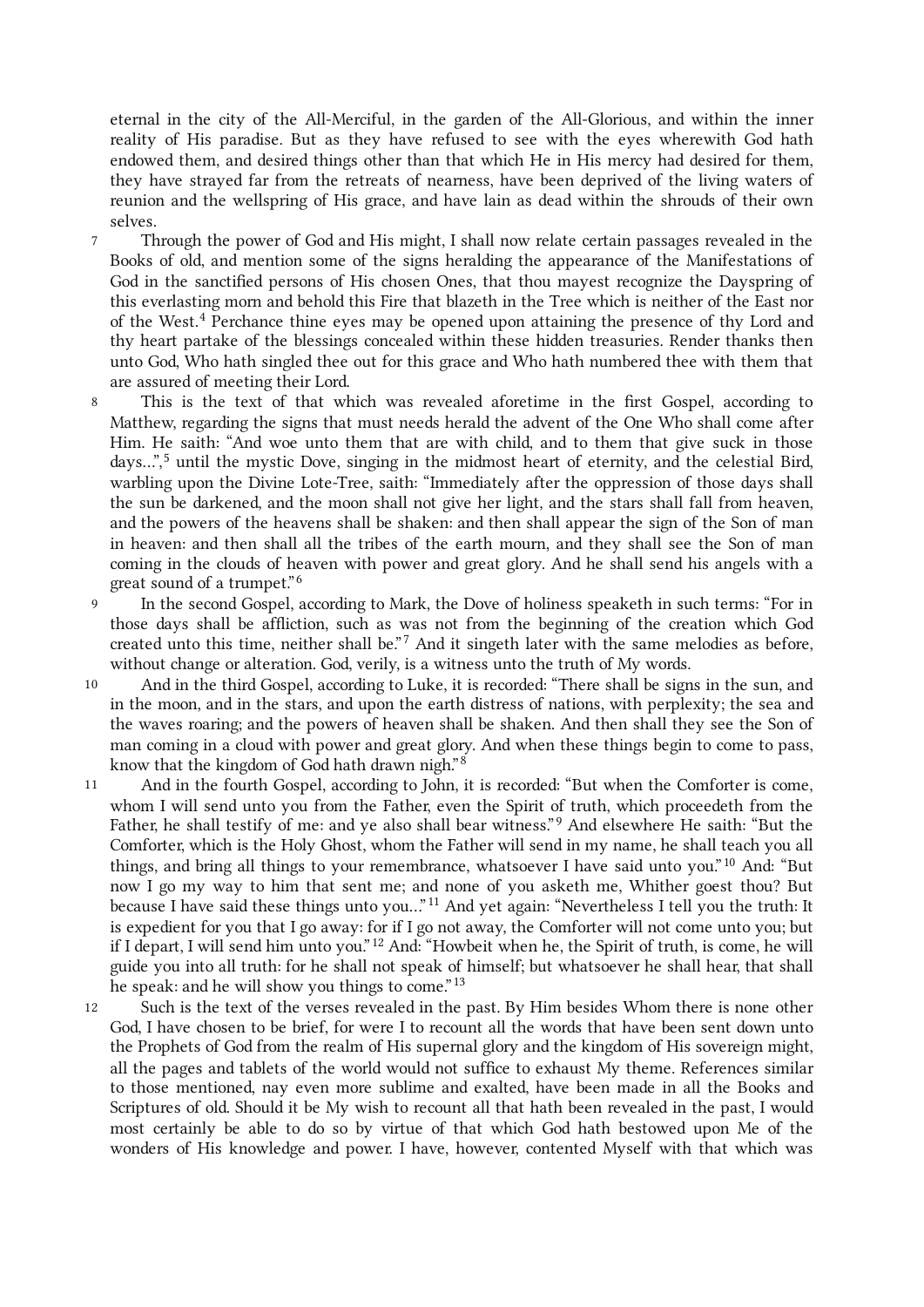mentioned, lest thou become wearied in thy journey or feel inclined to turn back, or lest thou be overtaken by sadness and sorrow and overcome with despondency, trouble and fatigue.

13

Be fair in thy judgement and reflect upon these exalted utterances. Inquire, then, of those who lay claim to knowledge without a proof or testimony from God, and who remain heedless of these days wherein the Orb of knowledge and wisdom hath dawned above the horizon of Divinity, rendering unto each his due and assigning unto all their rank and measure, as to what they can say concerning these allusions. Verily, their meaning hath bewildered the minds of men, and that which they conceal of the consummate wisdom and latent knowledge of God even the most sanctified souls have been powerless to uncover.

- Should they say: "These words are indeed from God, and have no interpretation other than their outward meaning", then what objection can they raise against the unbelievers among the people of the Book? For when the latter saw the aforementioned passages in their Scriptures and heard the literal interpretations of their divines, they refused to recognize God in those who are the Manifestations of His unity, the Exponents of His singleness, and the Embodiments of His sanctity, and failed to believe in them and submit to their authority. The reason was that they did not see the sun darken, or the stars of heaven fall to the ground, or the angels visibly descend upon the earth, and hence they contended with the Prophets and Messengers of God. Nay, inasmuch as they found them at variance with their own faith and creed, they hurled against them such accusations of imposture, folly, waywardness, and misbelief as I am ashamed to recount. Refer to the Qur'án, that thou mayest find mention of all this and be of them that understand its meaning. Even to this day do these people await the appearance of that which they have learned from their doctors and imbibed from their divines. Thus do they say: "When shall these signs be made manifest, that we may believe?" But if this be the case, how could ye refute their arguments, invalidate their proofs, and challenge them concerning their faith and their understanding of their Books and the sayings of their leaders? 14
- And should they reply: "The Books that are in the hands of this people, which they call the Gospel and attribute to Jesus, the Son of Mary, have not been revealed by God and proceed not from the Manifestations of His Self", then this would imply a cessation in the abounding grace of Him Who is the Source of all grace. If so, God's testimony to His servants would have remained incomplete and His favour proven imperfect. His mercy would not have shone resplendent, nor would His grace have overshadowed all. For if at the ascension of Jesus His Book had likewise ascended unto heaven, then how could God reprove and chastise the people on the Day of Resurrection, as hath been written by the Imáms of the Faith and affirmed by its illustrious divines? 15
- Ponder then in thine heart: Matters being such as thou dost witness, and as We also witness, where canst thou flee, and with whom shalt thou take refuge? Unto whom wilt thou turn thy gaze? In what land shalt thou dwell and upon what seat shalt thou abide? In what path shalt thou tread and at what hour wilt thou find repose? What shall become of thee in the end? Where shalt thou secure the cord of thy faith and fasten the tie of thine obedience? By Him Who revealeth Himself in His oneness and Whose own Self beareth witness to His unity! Should there be ignited in thy heart the burning brand of the love of God, thou wouldst seek neither rest nor composure, neither laughter nor repose, but wouldst hasten to scale the highest summits in the realms of divine nearness, sanctity, and beauty. Thou wouldst lament as a soul bereaved and weep as a heart filled with longing. Nor wouldst thou repair to thy home and abode unless God would lay bare before thee His Cause. 16
- O thou who hast soared to the realm of guidance and ascended to the kingdom of virtue! Shouldst thou desire to apprehend these celestial allusions, to witness the mysteries of divine knowledge, and to become acquainted with His all-encompassing Word, then it behoveth thine eminence to inquire into these and other questions pertaining to thine origin and ultimate goal from those whom God hath made to be the Wellspring of His knowledge, the Heaven of His wisdom, and the Ark of His mysteries. For were it not for those effulgent Lights that shine above the horizon of His Essence, the people would know not their left hand from their right, how much less could they scale the heights of the inner realities or probe the depths of their subtleties! We 17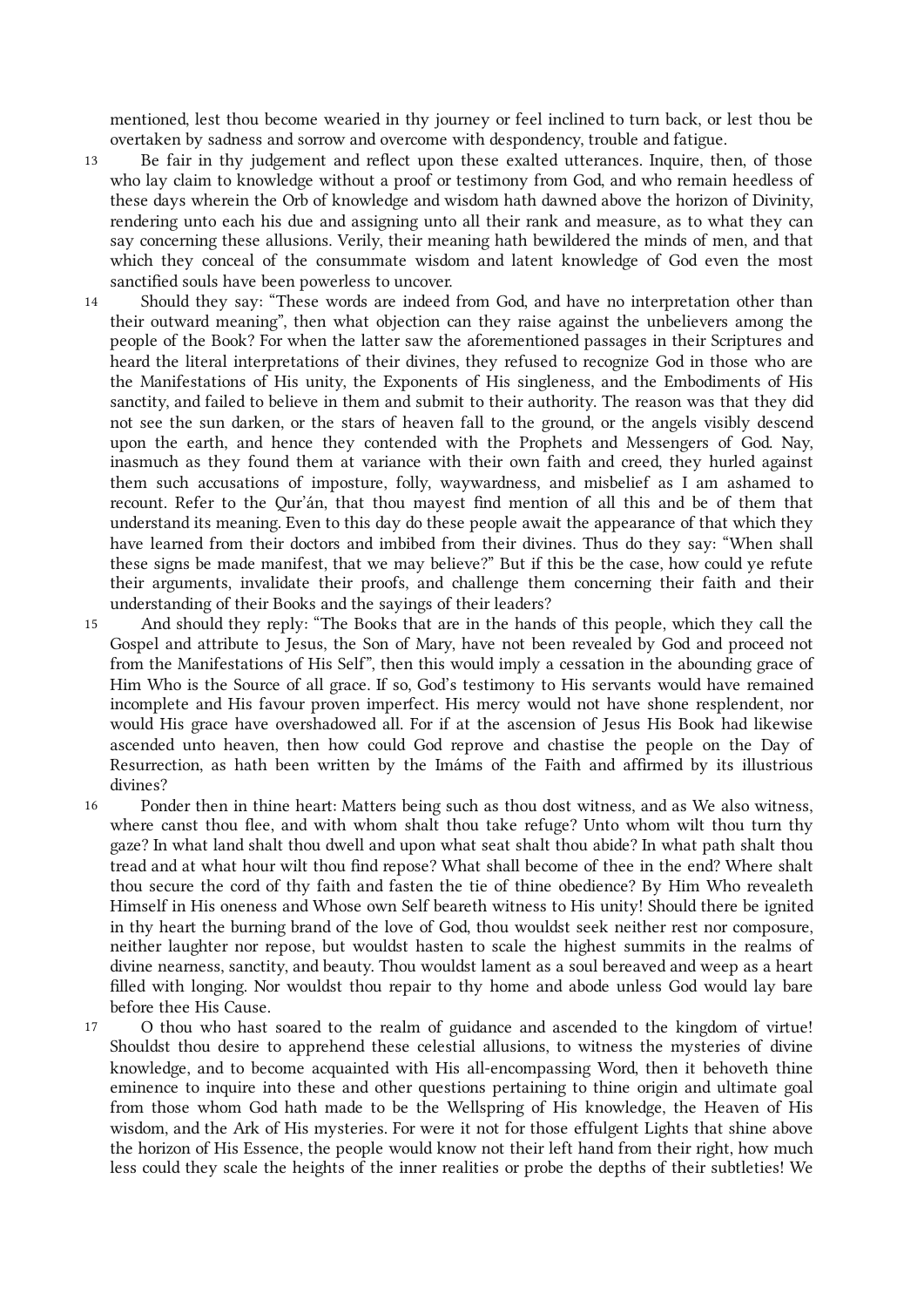beseech God therefore to immerse us in these surging seas, to grace us with the presence of these life-bearing breezes, and to cause us to abide in these divine and lofty precincts. Perchance we may divest ourselves of all that we have taken from each other and strip ourselves of such borrowed garments as we have stolen from our fellow men, that He may attire us instead with the robe of His mercy and the raiment of His guidance, and admit us into the city of knowledge.

18

Whosoever entereth this city will comprehend every science before probing into its mysteries and will acquire from the leaves of its trees a knowledge and wisdom encompassing such mysteries of divine lordship as are enshrined within the treasuries of creation. Glorified be God, its Creator and Fashioner, above all that He hath brought forth and ordained therein! By God, the Sovereign Protector, the Self-Subsisting, the Almighty! Were I to unveil to thine eyes the gates of this city, which have been fashioned by the right hand of might and power, thou wouldst behold that which none before thee hath ever beheld, and wouldst witness that which no other soul hath ever witnessed. Thou wouldst apprehend the most obscure signs and the most abstruse allusions, and wouldst clearly behold the mysteries of the beginning in the point of the end. All matters would be made easy unto thee, fire would be turned into light, knowledge and blessings, and thou wouldst abide in safety within the court of holiness.

<span id="page-5-0"></span>Bereft, however, of the essence of the mysteries of His wisdom, which We have imparted unto thee beneath the veils of these blessed and soul-stirring words, thou wouldst fail to attain unto even a sprinkling of the oceans of divine knowledge or the crystal streams of divine power, and wouldst be recorded in the Mother Book, through the Pen of oneness and by the Finger of God, amongst the ignorant. Nor wouldst thou be able to grasp a single word of the Book or a single utterance of the Kindred of  $God<sup>14</sup> concerning the mysterious of the beginning and the end.$  $God<sup>14</sup> concerning the mysterious of the beginning and the end.$  $God<sup>14</sup> concerning the mysterious of the beginning and the end.$ 19

- O thou whom We have outwardly never met, yet whom We inwardly cherish in Our heart! Be fair in thy judgement and present thyself before Him Who seeth and knoweth thee, even if thou seest and knowest Him not: Can any soul be found to elucidate these words with such convincing arguments, clear testimonies, and unmistakable allusions as to appease the heart of the seeker and relieve the soul of the listener? Nay, by the One in Whose hand is My soul! Unto none is given to quaff even a dewdrop thereof unless he entereth within this city, a city whose foundations rest upon mountains of crimson-coloured ruby, whose walls are hewn of the chrysolite of divine unity, whose gates are made of the diamonds of immortality, and whose earth sheddeth the fragrance of divine bounty. 20
- Having imparted unto thee, beneath countless veils of concealment, certain hidden mysteries, We now return to Our elucidation of the Books of old, that perchance thy feet may not slip and thou mayest receive with complete certitude the portion which We shall bestow upon thee of the billowing oceans of life in the realm of the names and attributes of God. 21
- <span id="page-5-1"></span>It is recorded in all the Books of the Gospel that He Who is the Spirit<sup>[15](#page-21-15)</sup> spoke in words of pure light unto His disciples, saying: "Know that heaven and earth may pass away, but my words shall never pass away."<sup>[16](#page-21-16)</sup> As is clear and evident to thine eminence, these words outwardly mean that the Books of the Gospel will remain in the hands of people till the end of the world, that their laws shall not be abrogated, that their testimony shall not be abolished, and that all that hath been enjoined, prescribed, or ordained therein shall endure forever. 22
- O My brother! Sanctify thy heart, illumine thy soul, and sharpen thy sight, that thou mayest perceive the sweet accents of the Birds of Heaven and the melodies of the Doves of Holiness warbling in the Kingdom of eternity, and perchance apprehend the inner meaning of these utterances and their hidden mysteries. For otherwise, wert thou to interpret these words according to their outward meaning, thou couldst never prove the truth of the Cause of Him Who came after Jesus, nor silence the opponents, nor prevail over the contending disbelievers. For the Christian divines use this verse to prove that the Gospel shall never be abrogated and that, even if all the signs recorded in their Books were fulfilled and the Promised One appeared, He would have no recourse but to rule the people according to the ordinances of the Gospel. They contend that if He were to manifest all the signs indicated in the Books, but decree aught besides that which Jesus had decreed, they would neither acknowledge nor follow Him, so clear and self-evident is this matter in their sight. 23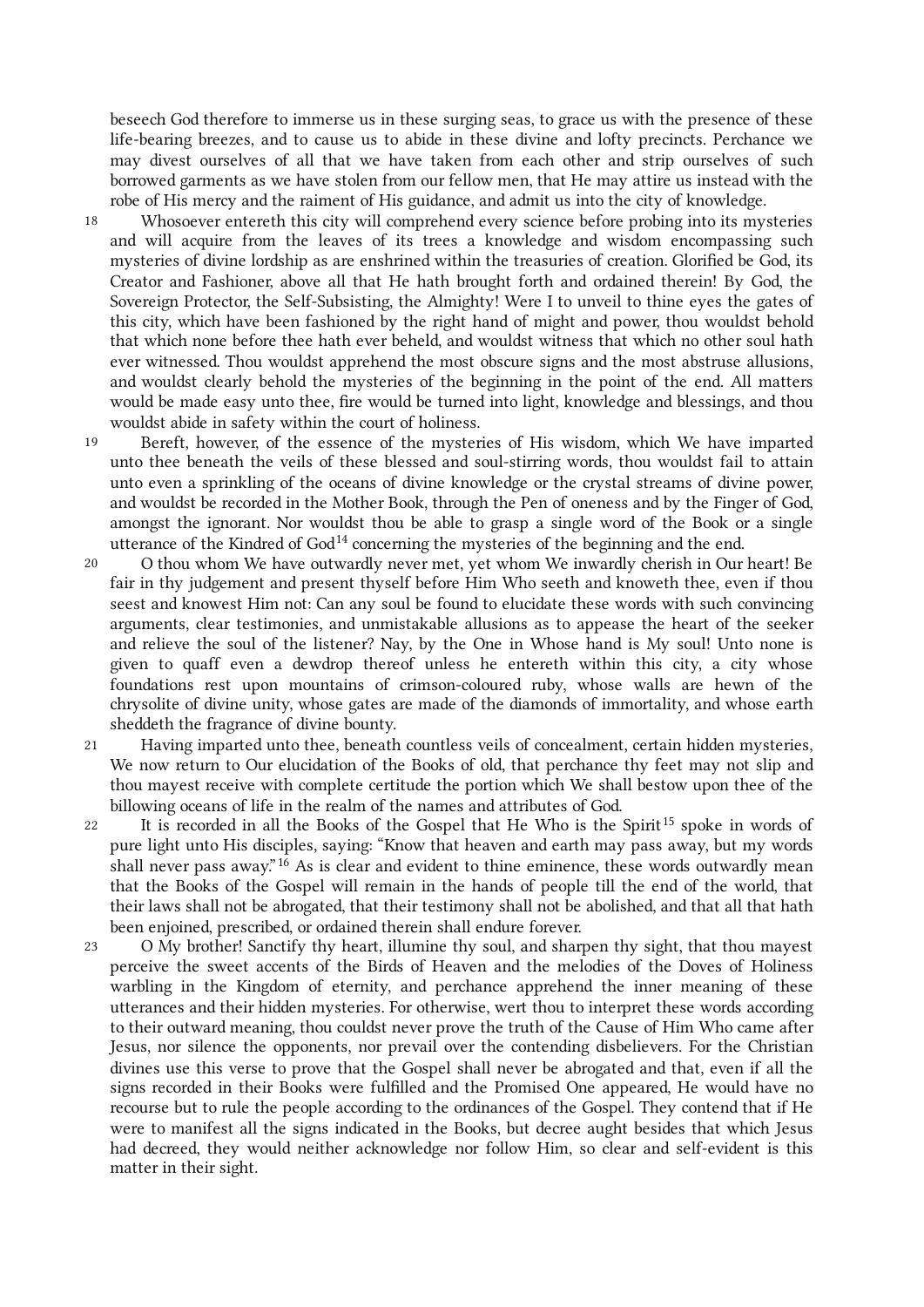- <span id="page-6-0"></span>Thou canst indeed hear the learned and the foolish amongst the people voice the same objections in this day, saying: "The sun hath not risen from the West, nor hath the Crier cried out betwixt earth and heaven. Water hath not inundated certain lands; the Dajjál<sup>[17](#page-21-17)</sup> hath not appeared; Sufyání<sup>[18](#page-21-18)</sup> hath not arisen; nor hath the Temple been witnessed in the sun." I heard, with Mine own ears, one of their divines proclaim: "Should all these signs come to pass and the long-awaited Qá'im appear, and should He ordain, with respect to even our secondary laws, aught beyond that which hath been revealed in the Qur'án, we would assuredly charge Him with imposture, put Him to death, and refuse forever to acknowledge Him", and other statements such as these deniers make. And all this, when the Day of Resurrection hath been ushered in, and the Trumpet hath been sounded, and all the denizens of earth and heaven have been gathered together, and the Balance hath been appointed, and the Bridge hath been laid, and the Verses have been sent down, and the Sun hath shone forth, and the stars have been blotted out, and the souls have been raised to life, and the breath of the Spirit hath blown, and the angels have been arrayed in ranks, and Paradise hath been brought nigh, and Hell made to blaze! These things have all come to pass, and yet to this day not a single one of these people hath recognized them! They all lie as dead within their own shrouds, save those who have believed and repaired unto God, who rejoice in this day in His celestial paradise, and who tread the path of His good-pleasure. 24
- <span id="page-6-1"></span>Veiled as they remain within their own selves, the generality of the people have failed to perceive the sweet accents of holiness, inhale the fragrance of mercy, or seek guidance, as bidden by God, from those who are the custodians of the Scriptures. He proclaimeth, and His word, verily, is the truth: "Ask ye, therefore, of them that have the custody of the Scriptures, if ye know it not."<sup>[19](#page-21-19)</sup> Nay rather, they have turned aside from them and followed instead the Sámirí<sup>[20](#page-21-20)</sup> of their own idle fancies. Thus have they strayed far from the mercy of their Lord and failed to attain unto His Beauty in the day of His presence. For no sooner had He come unto them with a sign and a testimony from God than the same people who had eagerly awaited the day of His Revelation, who had called upon Him in the daytime and in the night season, who had implored Him to gather them together in His presence and to grant that they may lay down their lives in His path, be led aright by His guidance and illumined by His light—this very people condemned and reviled Him, and inflicted upon Him such cruelties as transcend both My capacity to tell and thine ability to hear them. My very pen crieth out at this moment and the ink weepeth sore and groaneth. By God! Wert thou to hearken with thine inner ear, thou wouldst in truth hear the lamentations of the denizens of heaven; and wert thou to remove the veil from before thine eyes, thou wouldst behold the Maids of Heaven overcome and the holy souls overwhelmed, beating upon their faces and fallen upon the dust. Alas, alas, for that which befell Him Who was the Manifestation of the Self of God, and for 25 26
- that which He and His loved ones were made to suffer! The people inflicted upon them what no soul hath ever inflicted upon another, and what no infidel hath wrought against a believer or suffered at his hand. Alas, alas! That immortal Being sat upon the darksome dust, the Holy Spirit lamented in the retreats of glory, the pillars of the Throne crumbled in the exalted dominion, the joy of the world was changed into sorrow in the crimson land, and the voice of the Nightingale was silenced in the golden realm. Woe betide them for what their hands have wrought and for what they have committed!
- <span id="page-6-2"></span>Hearken then unto that which the Bird of Heaven uttered, in the sweetest and most wondrous accents, and in the most perfect and exalted melodies, concerning them—an utterance that shall fill them with remorse from now unto "the day when mankind shall stand before the Lord of the worlds": "Although they had before prayed for victory over those who believed not, yet when there came unto them He of Whom they had knowledge, they disbelieved in Him. The curse of God on the infidels!"<sup>[21](#page-21-21)</sup> Such indeed are their condition and attainments in their vain and empty life. Erelong shall they be cast into the fire of affliction and find none to help or succour them. 27
- <span id="page-6-3"></span>Be not veiled by aught that hath been revealed in the Qur'án, or by what thou hast learned from the works of those Suns of immaculacy and Moons of majesty,<sup>[22](#page-21-22)</sup> regarding the perversion of the Texts by the fanatical or their alteration by their corruptors. By these statements only certain 28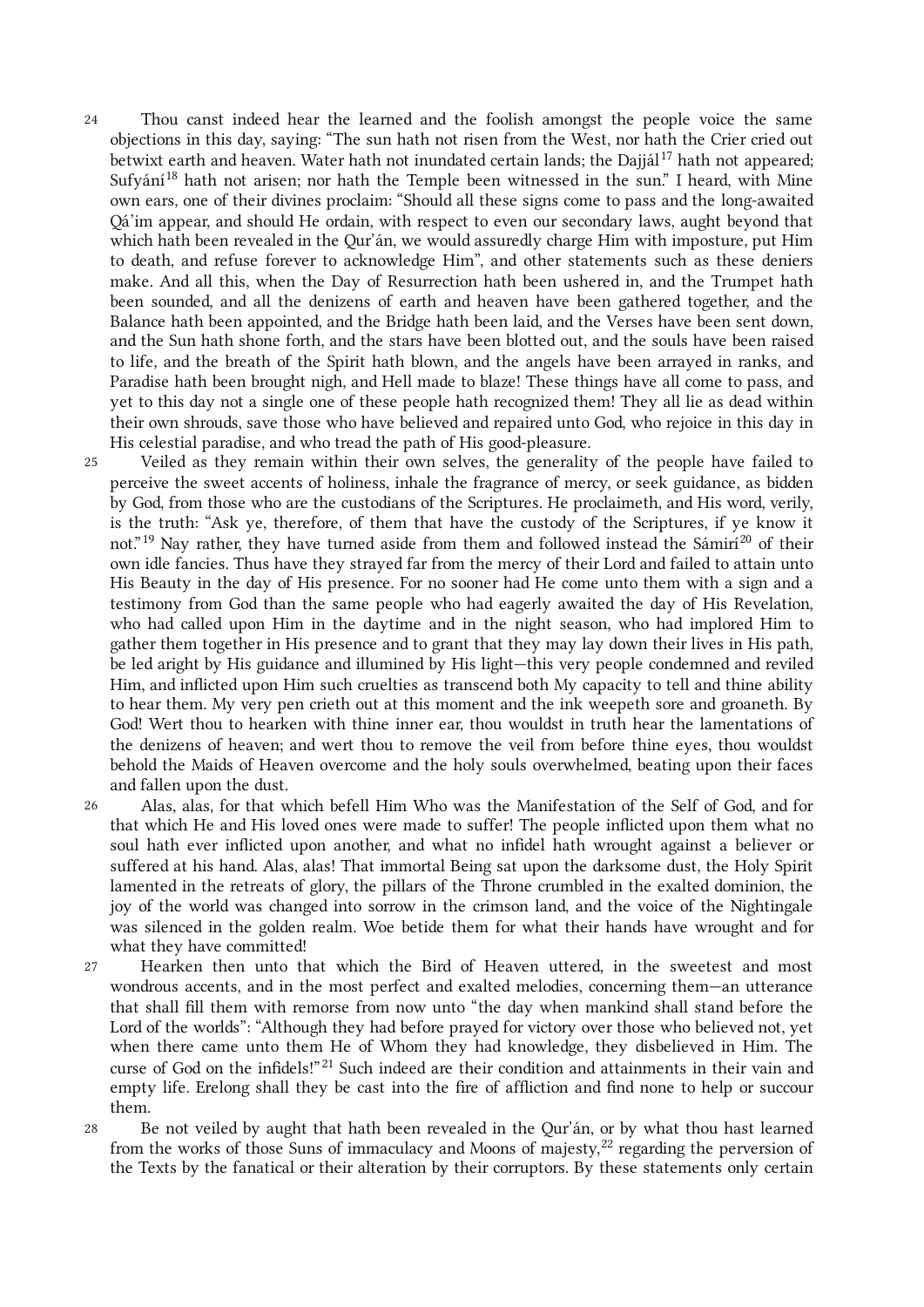specific and clearly indicated passages are intended. In spite of My weakness and poverty, I would assuredly be able, should I so desire, to expound these passages unto thine eminence. But this would divert us from our purpose and lead us astray from the outstretched path. It would immerse us in limited allusions and distract us from that which is beloved in the court of the All-Praised.

29

O thou who art mentioned in this outspread roll and who, amidst the gloomy darkness that now prevaileth, hast been illumined by the splendours of the sacred Mount in the Sinai of divine Revelation! Cleanse thy heart from every blasphemous whispering and evil allusion thou hast heard in the past, that thou mayest inhale the sweet savours of eternity from the Joseph of faithfulness, gain admittance into the celestial Egypt, and perceive the fragrances of enlightenment from this resplendent and luminous Tablet, a Tablet wherein the Pen hath inscribed the ancient mysteries of the names of His Lord, the Exalted, the Most High. Perchance thou mayest be recorded in the holy Tablets among them that are well assured.

- O thou who art standing before My Throne and yet remain unaware thereof! Know thou that whoso seeketh to scale the summits of the divine mysteries must needs strive to the utmost of his power and capacity for his Faith, that the pathway of guidance may be made clear unto him. And should he encounter One Who layeth claim to a Cause from God, and Who holdeth from His Lord a testimony beyond the power of men to produce, he must needs follow Him in all that He pleaseth to proclaim, command and ordain, even were He to decree the sea to be land, or to pronounce earth to be heaven, or that the former lieth above the latter or below it, or to ordain any change or transformation, for He, verily, is aware of the celestial mysteries, the unseen subtleties, and the ordinances of God. 30
- Were the peoples of every nation to observe that which hath been mentioned, the matter would be made simple unto them, and such words and allusions would not withhold them from the Ocean of the names and attributes of God. And had the people known this truth, they would not have denied God's favours, nor would they have risen against, contended with, and rejected His Prophets. Similar passages are also to be found in the Qur'án, should the matter be carefully examined. 31
- <span id="page-7-0"></span>Know, moreover, that it is through such words that God proveth His servants and sifteth them, separating the believer from the infidel, the detached from the worldly, the pious from the profligate, the doer of good from the worker of iniquity, and so forth. Thus hath the Dove of holiness proclaimed: "Do men think when they say 'We believe' they shall be let alone and not be put to proof?" [23](#page-21-23) 32
- <span id="page-7-1"></span>It behoveth him who is a wayfarer in the path of God and a wanderer in His way to detach himself from all who are in the heavens and on the earth. He must renounce all save God, that perchance the portals of mercy may be unlocked before his face and the breezes of providence may waft over him. And when he hath inscribed upon his soul that which We have vouchsafed unto him of the quintessence of inner meaning and explanation, he will fathom all the secrets of these allusions, and God shall bestow upon his heart a divine tranquillity and cause him to be of them that are at peace with themselves. In like manner wilt thou comprehend the meaning of all the ambiguous verses that have been sent down concerning the question thou didst ask of this Servant Who abideth upon the seat of abasement, Who walketh upon the earth as an exile with none to befriend, comfort, aid, or assist Him, Who hath placed His whole trust in God, and Who proclaimeth at all times: "Verily we are God's, and to Him shall we return." $^{24}$  $^{24}$  $^{24}$ 33
- Know thou that the passages that We have called "ambiguous" appear as such only in the eyes of them that have failed to soar above the horizon of guidance and to reach the heights of knowledge in the retreats of grace. For otherwise, unto them that have recognized the Repositories of divine Revelation and beheld through His inspiration the mysteries of divine authority, all the verses of God are perspicuous and all His allusions are clear. Such men discern the inner mysteries that have been clothed in the garment of words as clearly as ye perceive the heat of the sun or the wetness of water, nay even more distinctly. Immeasurably exalted is God above our praise of His loved ones, and beyond their praise of Him! 34
- Now that We have reached this most excellent theme and attained such lofty heights by virtue of that which hath flowed from this Pen through the incomparable favours of God, the 35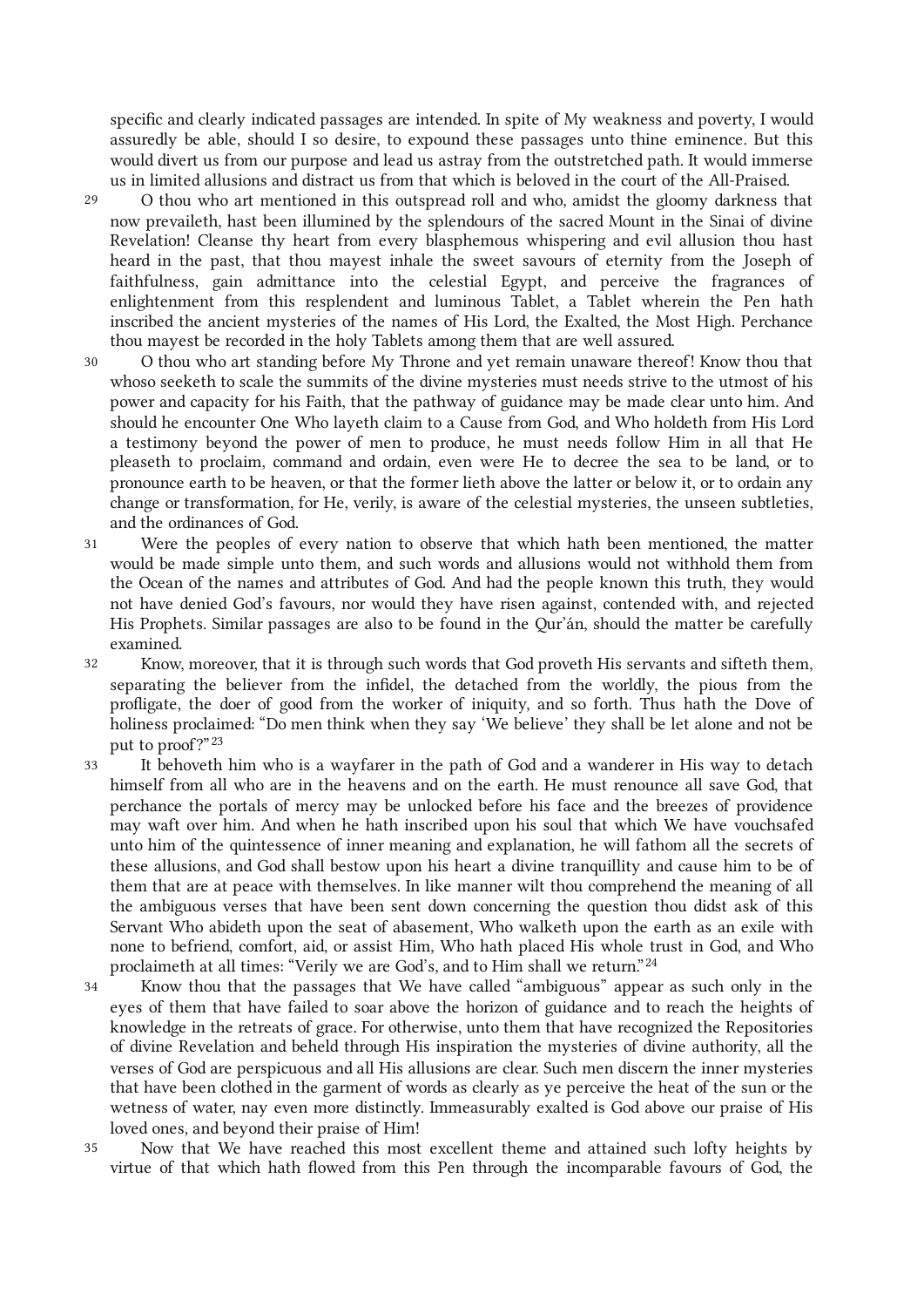Exalted, the Most High, it is Our wish to disclose unto thee certain stations in the wayfarer's journey towards his Creator. Perchance all that thine eminence hath desired may be revealed unto thee, that the proof may be made complete and the blessing abundant.

<span id="page-8-0"></span>Know thou of a truth that the seeker must, at the beginning of his quest for God, enter the Garden of Search. In this journey it behoveth the wayfarer to detach himself from all save God and to close his eyes to all that is in the heavens and on the earth. There must not linger in his heart either the hate or the love of any soul, to the extent that they would hinder him from attaining the habitation of the celestial Beauty. He must sanctify his soul from the veils of glory and refrain from boasting of such worldly vanities, outward knowledge, or other gifts as God may have bestowed upon him. He must search after the truth to the utmost of his ability and exertion, that God may guide him in the paths of His favour and the ways of His mercy. For He, verily, is the best of helpers unto His servants. He saith, and He verily speaketh the truth: "Whoso maketh efforts for Us, in Our ways shall We assuredly guide him."<sup>[25](#page-21-25)</sup> And furthermore: "Fear God and God will give you knowledge."<sup>[26](#page-21-26)</sup> 36

In this journey the seeker becometh witness to a myriad changes and transformations, confluences and divergences. He beholdeth the wonders of Divinity in the mysteries of creation and discovereth the paths of guidance and the ways of His Lord. Such is the station reached by them that search after God, and such are the heights attained by those who hasten unto Him. 37

When once the seeker hath ascended unto this station, he will enter the City of Love and Rapture, whereupon the winds of love will blow and the breezes of the spirit will waft. In this station the seeker is so overcome by the ecstasies of yearning and the fragrances of longing that he discerneth not his left from his right, nor doth he distinguish land from sea or desert from mountain. At every moment he burneth with the fire of longing and is consumed by the onslaught of separation in this world. He speedeth through the Paran of love and traverseth the Horeb of rapture. Now he laugheth, now he weepeth sore; now he reposeth in peace, now he trembleth in fear. Nothing can alarm him, naught can thwart his purpose, and no law can restrain him. He standeth ready to obey whatsoever His Lord should please to decree as to his beginning and his end. With every breath he layeth down his life and offereth up his soul. He bareth his breast to meet the darts of the enemy and raiseth his head to greet the sword of destiny; nay rather, he kisseth the hand of his would-be murderer and surrendereth his all. He yieldeth up spirit, soul, and body in the path of his Lord, and yet he doeth so by the leave of his Beloved and not of his own whim and desire. Thou findest him chill in the fire and dry in the sea, abiding in every land and treading every path. Whosoever toucheth him in this state will perceive the heat of his love. He walketh the heights of detachment and traverseth the vale of renunciation. His eyes are ever expectant to witness the wonders of God's mercy and eager to behold the splendours of His beauty. Blessed indeed are they that have attained unto such a station, for this is the station of the ardent lovers and the enraptured souls. 38

<span id="page-8-1"></span>And when this stage of the journey is completed and the wayfarer hath soared beyond this lofty station, he entereth the City of Divine Unity, and the garden of oneness, and the court of detachment. In this plane the seeker casteth away all signs, allusions, veils, and words, and beholdeth all things with an eye illumined by the effulgent lights which God Himself hath shed upon him. In his journey he seeth all differences return to a single word and all allusions culminate in a single point. Unto this beareth witness he who sailed upon the ark of fire and followed the inmost path to the pinnacle of glory in the realm of immortality: "Knowledge is one point, which the foolish have multiplied."<sup>[27](#page-21-27)</sup> This is the station that hath been alluded to in the tradition: "I am He, Himself, and He is I, Myself, except that I am that I am, and He is that He is." [28](#page-21-28) 39

In this station, were He Who is the Embodiment of the End to say: "Verily, I am the Point of the Beginning", He would indeed be speaking the truth. And were He to say: "I am other than Him", this would be equally true. Likewise, were He to proclaim: "Verily, I am the Lord of heaven and earth", or "the King of kings", or "the Lord of the realm above", or Muhammad, or 'Alí, or their descendants, or aught else, He would indeed be proclaiming the truth of God. He, verily, ruleth over all created things and standeth supreme above all besides Him. Hast thou not heard what 40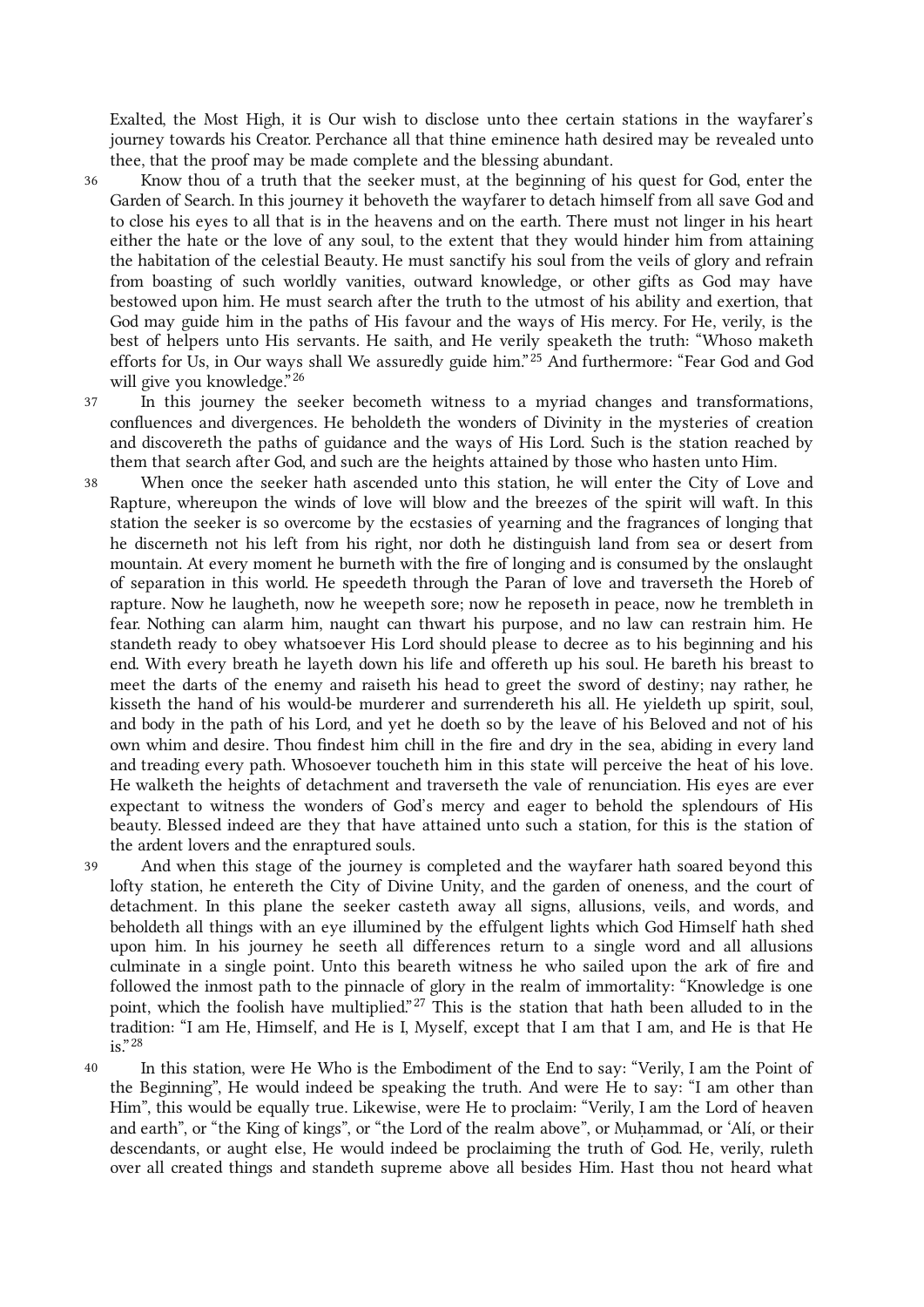hath been said aforetime: "Muḥammad is our first, Muḥammad our last, Muḥammad our all"? And elsewhere: "They all proceed from the same Light"?

- In this station the truth of the unity of God and of the signs of His sanctity is established. Thou shalt indeed see them all rising above the bosom of God's might and embraced in the arms of His mercy; nor can any distinction be made between His bosom and His arms. To speak of change or transformation in this plane would be sheer blasphemy and utter impiety, for this is the station wherein the light of divine unity shineth forth, and the truth of His oneness is expressed, and the splendours of the everlasting Morn are reflected in lofty and faithful mirrors. By God! Were I to reveal the full measure of that which He hath ordained for this station, the souls of men would depart from their bodies, the inner realities of all things would be shaken in their foundations, they that dwell within the realms of creation would be dumbfounded, and those who move in the lands of allusion would fade into utter nothingness. 41
- <span id="page-9-0"></span>Hast thou not heard: "No change is there in God's creation"?<sup>[29](#page-21-29)</sup> Hast thou not read: "No change canst thou find in God's mode of dealing"?<sup>[30](#page-21-30)</sup> Hast thou not borne witness to the truth: "No difference wilt thou see in the creation of the God of Mercy"?<sup>[31](#page-21-31)</sup> Yea, by My Lord! They that dwell within this Ocean, they that ride upon this Ark, witness no change in the creation of God and behold no differences upon His earth. And if God's creation be not prone to change and alteration, how then could they who are the Manifestations of His own Being be subject to it? Immeasurably exalted is God above all that we may conceive of the Revealers of His Cause, and immensely glorified is He beyond all that they may mention in His regard! 42

43

Great God! This sea had laid up lustrous pearls in store; The wind hath raised a wave that casteth them ashore. So put away thy robe and drown thyself therein, And cease to boast of skill: it serveth thee no more!

- If thou be of the inmates of this city within the ocean of divine unity, thou wilt view all the Prophets and Messengers of God as one soul and one body, as one light and one spirit, in such wise that the first among them would be last and the last would be first. For they have all arisen to proclaim His Cause and have established the laws of divine wisdom. They are, one and all, the Manifestations of His Self, the Repositories of His might, the Treasuries of His Revelation, the Dawning-Places of His splendour, and the Daysprings of His light. Through them are manifested the signs of sanctity in the realities of all things and the tokens of oneness in the essences of all beings. Through them are revealed the elements of glorification in the heavenly realities and the exponents of praise in the eternal essences. From them hath all creation proceeded and unto them shall return all that hath been mentioned. And since in their inmost Beings they are the same Luminaries and the self-same Mysteries, thou shouldst view their outward conditions in the same light, that thou mayest recognize them all as one Being, nay, find them united in their words, speech, and utterance. 44
- <span id="page-9-1"></span>Wert thou to consider in this station the last of them to be the first, or conversely, thou wouldst indeed be speaking the truth, as hath been ordained by Him Who is the Wellspring of Divinity and the Source of Lordship: "Say: Call upon God or call upon the All-Merciful: by whichsoever name ye will, invoke him, for He hath most excellent names."<sup>[32](#page-21-32)</sup> For they are all the Manifestations of the name of God, the Dawning-Places of His attributes, the Repositories of His might, and the Focal Points of His sovereignty, whilst God—magnified be His might and glory—is in His Essence sanctified above all names and exalted beyond even the loftiest attributes. Consider likewise the evidences of divine omnipotence both in their Souls and in their human Temples, that thine heart may be assured and that thou mayest be of them that speed through the realms of His nearness. 45
- <span id="page-9-2"></span>I shall restate here My theme, that perchance this may assist thee in recognizing thy Creator. Know thou that God—exalted and glorified be He—doth in no wise manifest His inmost Essence and Reality. From time immemorial He hath been veiled in the eternity of His Essence and concealed in the infinitude of His own Being. And when He purposed to manifest His beauty in the kingdom of names and to reveal His glory in the realm of attributes, He brought forth His 46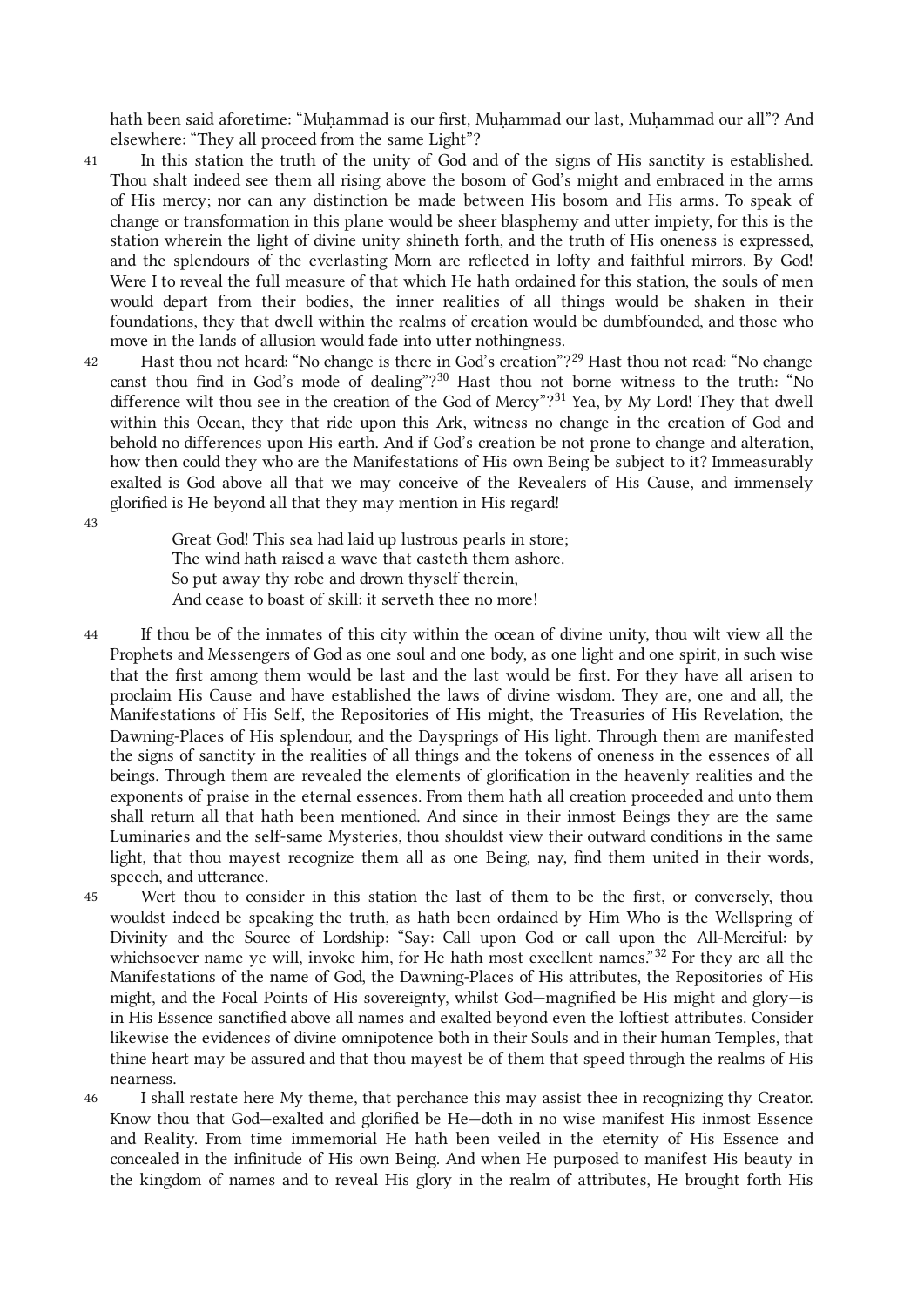Prophets from the invisible plane to the visible, that His name "the Manifest" might be distinguished from "the Hidden" and His name "the Last" might be discerned from "the First", and that there may be fulfilled the words: "He is the First and the Last; the Seen and the Hidden; and He knoweth all things!"<sup>[33](#page-21-33)</sup> Thus hath He revealed these most excellent names and most exalted words in the Manifestations of His Self and the Mirrors of His Being.

It is therefore established that all names and attributes return unto these sublime and sanctified Luminaries. Indeed, all names are to be found in their names, and all attributes can be seen in their attributes. Viewed in this light, if thou wert to call them by all the names of God, this would be true, as all these names are one and the same as their own Being. Comprehend then the intent of these words, and guard it within the tabernacle of thy heart, that thou mayest recognize the implications of thine inquiry, fulfil them according to that which God hath ordained for thee, and thus be numbered with those who have attained unto His purpose. 47

<span id="page-10-0"></span>All that thou hast heard regarding Muḥammad the son of Ḥasan<sup>[34](#page-21-34)</sup>–may the souls of all that are immersed in the oceans of the spirit be offered up for His sake—is true beyond the shadow of a doubt, and we all verily bear allegiance unto Him. But the imáms of the Faith have fixed His abode in the city of Jábulqá,<sup>[35](#page-21-35)</sup> which they have depicted in strange and marvellous signs. To interpret this city according to the literal meaning of the tradition would indeed prove impossible, nor can such a city ever be found. Wert thou to search the uttermost corners of the earth, nay probe its length and breadth for as long as God's eternity hath lasted and His sovereignty will endure, thou wouldst never find a city such as they have described, for the entirety of the earth could neither contain nor encompass it. If thou wouldst lead Me unto this city, I could assuredly lead thee unto this holy Being, Whom the people have conceived according to what they possess and not to that which pertaineth unto Him! Since this is not in thy power, thou hast no recourse but to interpret symbolically the accounts and traditions that have been reported from these luminous souls. And, as such an interpretation is needed for the traditions pertaining to the aforementioned city, so too is it required for this holy Being. When thou hast understood this interpretation, thou shalt no longer stand in need of "transformation" or aught else. 48

Know then that, inasmuch as all the Prophets are but one and the same soul, spirit, name, and attribute, thou must likewise see them all as bearing the name Muḥammad and as being the son of Hasan, as having appeared from the Jábulqá of God's power and from the Jábulsá of His mercy. For by Jábulqá is meant none other than the treasure-houses of eternity in the all-highest heaven and the cities of the unseen in the supernal realm. We bear witness that Muḥammad, the son of Ḥasan, was indeed in Jábulqá and appeared therefrom. Likewise, He Whom God shall make manifest abideth in that city until such time as God will have established Him upon the seat of His sovereignty. We, verily, acknowledge this truth and bear allegiance unto each and every one of them. We have chosen here to be brief in our elucidation of the meanings of Jábulqá, but if thou be of them that truly believe, thou shalt indeed comprehend all the true meanings of the mysteries enshrined within these Tablets. 49

- But as to Him Who appeared in the year sixty, He standeth in need of neither transformation nor interpretation, for His name was Muḥammad, and He was a descendent of the Imáms of the Faith. Thus it can be truly said of Him that He was the son of Ḥasan, as is undoubtedly clear and evident unto thine eminence. Nay, He it is Who fashioned that name and created it for Himself, were ye to observe with the eye of God. 50
- <span id="page-10-1"></span>It is Our wish at this juncture to digress from Our theme to recount that which befell the Point of the Qur'án,<sup>[36](#page-21-36)</sup> and to extol His remembrance, that perchance thou mayest gain into all things an insight born of Him Who is the Almighty, the Incomparable. 51
- Consider and reflect upon His days, when God raised Him up to promote His Cause and to stand as the representative of His own Self. Witness how He was assailed, denied, and denounced by all; how, when He set foot in the streets and marketplaces, the people derided Him, wagged their heads at Him, and laughed Him to scorn; how at every moment they sought to slay Him. Such were their doings that the earth in all its vastness was straitened for Him, the Concourse on High bewailed His plight, the foundations of existence were reduced to nothingness, and the eyes of the well-favoured denizens of His Kingdom wept sore over Him. Indeed, so grievous were the 52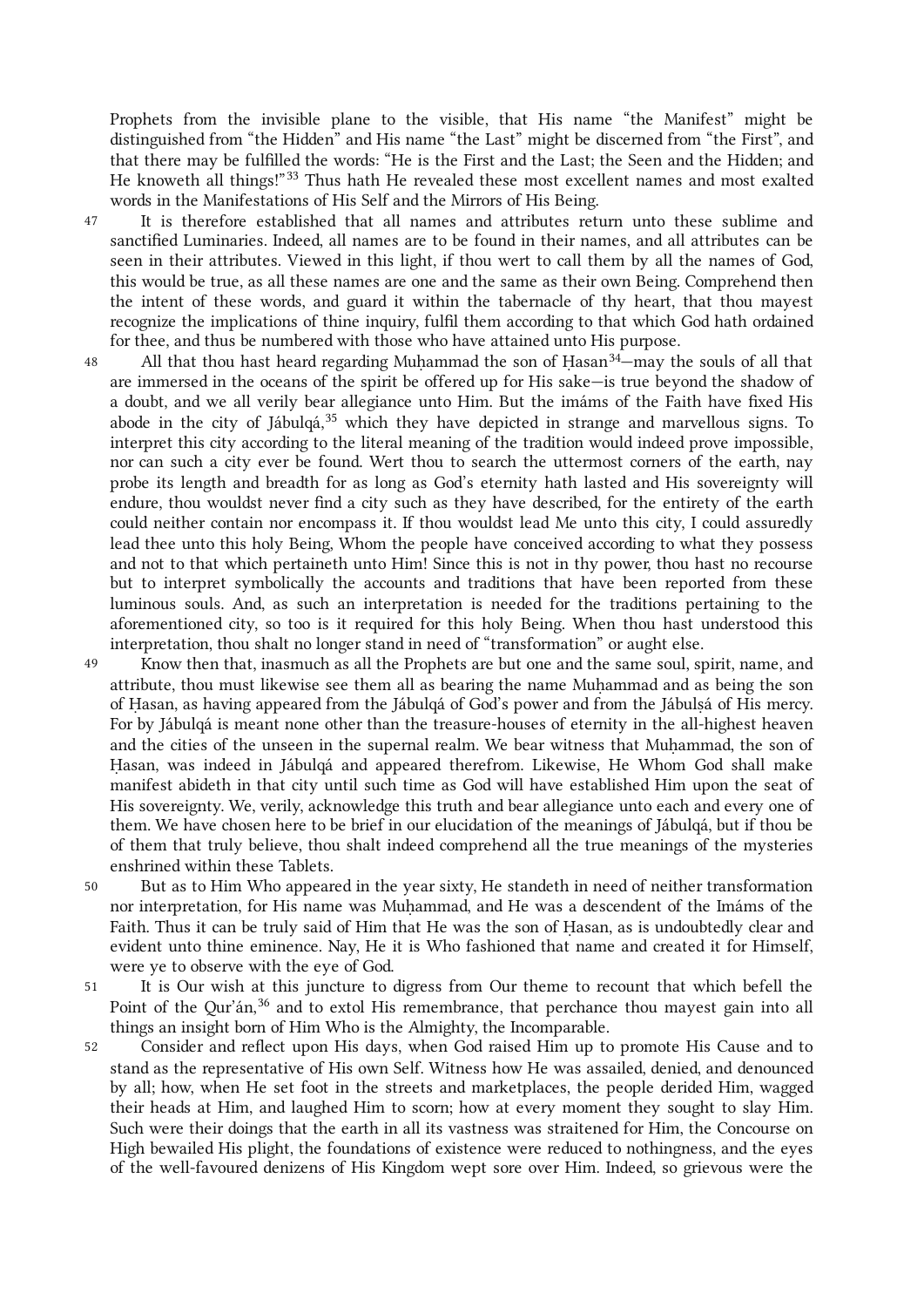afflictions which the infidels and the wicked showered upon Him that no faithful soul can bear to hear them.

- If these wayward souls had indeed paused to reflect upon their conduct, recognized the sweet melodies of that Mystic Dove singing upon the twigs of this snow-white Tree, embraced that which God had revealed unto and bestowed upon them, and discovered the fruits of the Tree of God upon its branches, wherefore then did they reject and denounce Him? Had they not lifted their heads to the heavens to implore His appearance? Had they not besought God at every moment to honour them with His Beauty and sustain them through His presence? 53
- But as they failed to recognize the accents of God and the divine mysteries and holy allusions enshrined in that which flowed from the tongue of Muḥammad, and as they neglected to examine the matter in their own hearts, and followed instead those priests of error who have hindered the progress of the people in past dispensations and who will continue to do so in future cycles, they were thus veiled from the divine purpose, failed to quaff from the celestial streams, and deprived themselves of the presence of God, the Manifestation of His Essence, and the Dayspring of His eternity. Thus did they wander in the paths of delusion and the ways of heedlessness, and return to their abode in that fire which feedeth on their own souls. These, verily, are numbered with the infidels whose names have been inscribed by the Pen of God in His holy Book. Nor have they ever found, or will ever find, a friend or helper. 54
- Had these souls but clung steadfastly to the Handle of God manifested in the Person of Muhammad, had they turned wholly unto God and cast aside all that they had learned from their divines, He would assuredly have guided them through His grace and acquainted them with the sacred truths that are enshrined within His imperishable utterances. For far be it from His greatness and His glory that He should turn away a seeker at His door, cast aside from His Threshold one who hath set his hopes on Him, reject one who hath sought the shelter of His shade, deprive one who hath held fast to the hem of His mercy, or condemn to remoteness the poor one who hath found the river of His riches. But as these people failed to turn wholly unto God, and to hold fast to the hem of His all-pervading mercy at the appearance of the Daystar of Truth, they passed out from under the shadow of guidance and entered the city of error. Thus did they become corrupt and corrupt the people. Thus did they err and lead the people into error. And thus were they recorded among the oppressors in the books of heaven. 55
- 56

Now that this evanescent One hath reached this exalted point in the exposition of the inner mysteries, the reason for the denial of these uncouth souls will be described briefly, that it may serve as a testimony unto them that are endued with understanding and insight, and be a token of My favour unto the concourse of the faithful.

- Know then that when Muhammad, the Point of the Qur'án and the Light of the All-Glorious, came with perspicuous verses and luminous proofs manifested in such signs as are beyond the power of all existence to produce, He bade all men follow this lofty and outstretched Path in accordance with the precepts that He had brought from God. Whoso acknowledged Him, recognized the signs of God in His inmost Being, and saw in His beauty the changeless beauty of God, the decree of "resurrection", "ingathering", "life", and "paradise" was passed upon him. For he who had believed in God and in the Manifestation of His beauty was raised from the grave of heedlessness, gathered together in the sacred ground of the heart, quickened to the life of faith and certitude, and admitted into the paradise of the divine presence. What paradise can be loftier than this, what ingathering mightier, and what resurrection greater? Indeed, should a soul be acquainted with these mysteries, he would grasp that which none other hath fathomed. 57
- <span id="page-11-0"></span>Know then that the paradise that appeareth in the day of God surpasseth every other paradise and excelleth the realities of Heaven. For when God—blessed and glorified is He—sealed the station of prophethood in the person of Him Who was His Friend, His Chosen One, and His Treasure amongst His creatures, as hath been revealed from the Kingdom of glory: "but He is the Apostle of God and the Seal of the Prophets",<sup>[37](#page-21-37)</sup> He promised all men that they shall attain unto His own presence in the Day of Resurrection. In this He meant to emphasize the greatness of the Revelation to come, as it hath indeed been manifested through the power of truth. And there is of a certainty no paradise greater than this, nor station higher, should ye reflect upon the verses of 58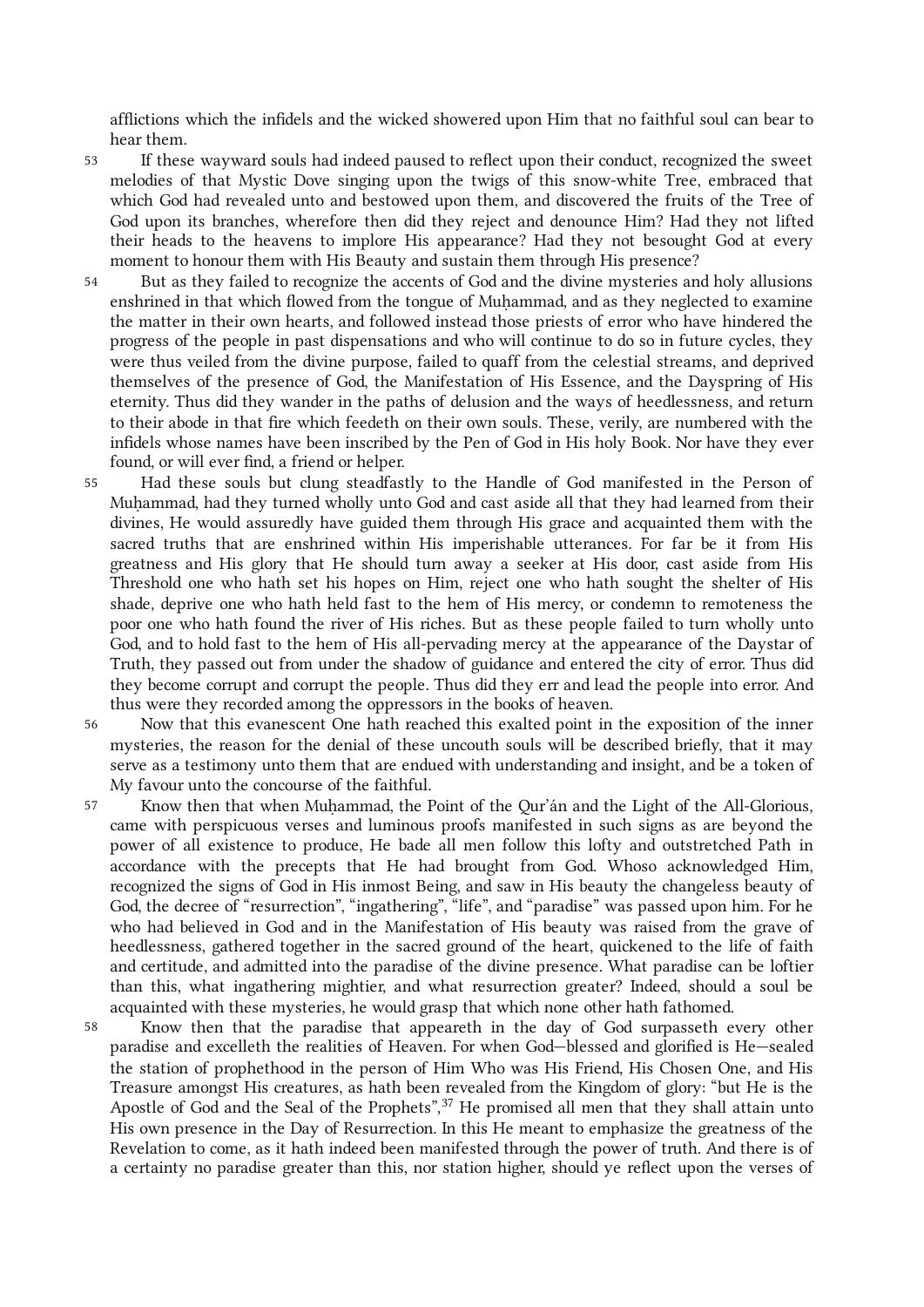<span id="page-12-0"></span>the Qur'án. Blessed be he who knoweth of a certainty that he shall attain unto the presence of God on that day when His Beauty shall be made manifest.

- Were I to recount all the verses that have been revealed in connection with this exalted theme, it would weary the reader and divert Us from Our purpose. The following verse shall therefore suffice Us; may thine eyes be solaced therewith, and mayest thou attain unto that which hath been treasured and concealed therein: "It is God who hath reared the heavens without pillars thou canst behold; then mounted His throne, and imposed laws on the sun and moon: each travelleth to its appointed goal. He ordereth all things. He maketh His signs clear, that ye may have firm faith in the presence of your Lord."<sup>[38](#page-21-38)</sup> 59
- <span id="page-12-1"></span>Ponder then, O My friend, the words "firm faith" that have been mentioned in this verse. It saith that the heavens and the earth, the throne, the sun and the moon, all have been created to the end that His servants may have unswerving faith in His presence in His days. By the righteousness of God! Contemplate, O My brother, the greatness of this station, and behold the condition of the people in these days, fleeing from the Countenance of God and His Beauty "as though they were affrighted asses".<sup>[39](#page-21-39)</sup> Wert thou to reflect upon that which We have revealed unto thee, thou wouldst undoubtedly grasp Our purpose in this utterance and discover that which We have desired to impart unto thee within this paradise. Perchance thine eyes may rejoice in beholding it, thine ears take delight in hearing that which is recited therein, thy soul be enthralled by recognizing it, thy heart illumined by comprehending it, and thy spirit gladdened by the fragrant breezes that waft therefrom. Haply thou mayest attain unto the pinnacle of divine grace and abide within the Riḍván of transcendent holiness. 60
- He, however, who denied God in His Truth, who turned his back upon Him and rebelled, who disbelieved and made mischief, the verdict of "impiety", "blasphemy", "death", and "fire" was passed upon him. For, what blasphemy is greater than to turn unto the manifestations of Satan, to follow the doctors of oblivion and the people of rebellion? What impiety is more grievous than to deny the Lord on the day when faith itself is renewed and regenerated by God, the Almighty, the Beneficent? What death is more wretched than to flee from the Source of everlasting life? What fire is fiercer on the Day of Reckoning than that of remoteness from the divine Beauty and the celestial Glory? 61
- <span id="page-12-2"></span>These were the very words and utterances used by the pagan Arabs living in the days of Muhammad to dispute with and pronounce judgement against Him. They said: "Those who believed in Muḥammad dwelt in our midst and associated with us day and night. When did they die and when were they raised again to life?" Hearken unto that which was revealed in reply: "If ever thou dost marvel, marvellous surely is their saying, 'What! When we have become dust and mouldering bones, shall we be restored in a new creation?'" [40](#page-21-40) And in another passage: "And if thou shouldst say, 'After death ye shall surely be raised again', the infidels will certainly exclaim, 'This is naught but palpable sorcery."<sup>[41](#page-21-41)</sup> Thus did they mock and deride Him, for they had read in their Books and heard from their divines the terms "life" and "death", and understood them as this elemental life and physical death, and hence when they found not that which their vain imaginings and their false and wicked minds had conceived, they hoisted the banners of discord and the standards of sedition and kindled the flame of war. God, however, quenched it through the power of His might, as thou seest again in this day with these infidels and evil-doers. 62
- At this hour, when the sweet savours of attraction have wafted over Me from the everlasting city, when transports of yearning have seized Me from the land of splendours at the dawning of the Daystar of the worlds above the horizon of 'Iráq, and the sweet melodies of Ḥijáz have brought to Mine ears the mysteries of separation, I have purposed to relate unto thine eminence a portion of that which the Mystic Dove hath warbled in the midmost heart of Paradise as to the true meaning of life and death, though the task be impossible. For were I to interpret these words for thee as it hath been inscribed in the Guarded Tablets, all the books and pages of the world could not contain it, nor could the souls of men bear its weight. I shall nonetheless mention that which beseemeth this day and age, that it might serve as a guidance unto whosoever desireth to gain admittance into the retreats of glory in the realms above, to hearken unto the melodies of the 63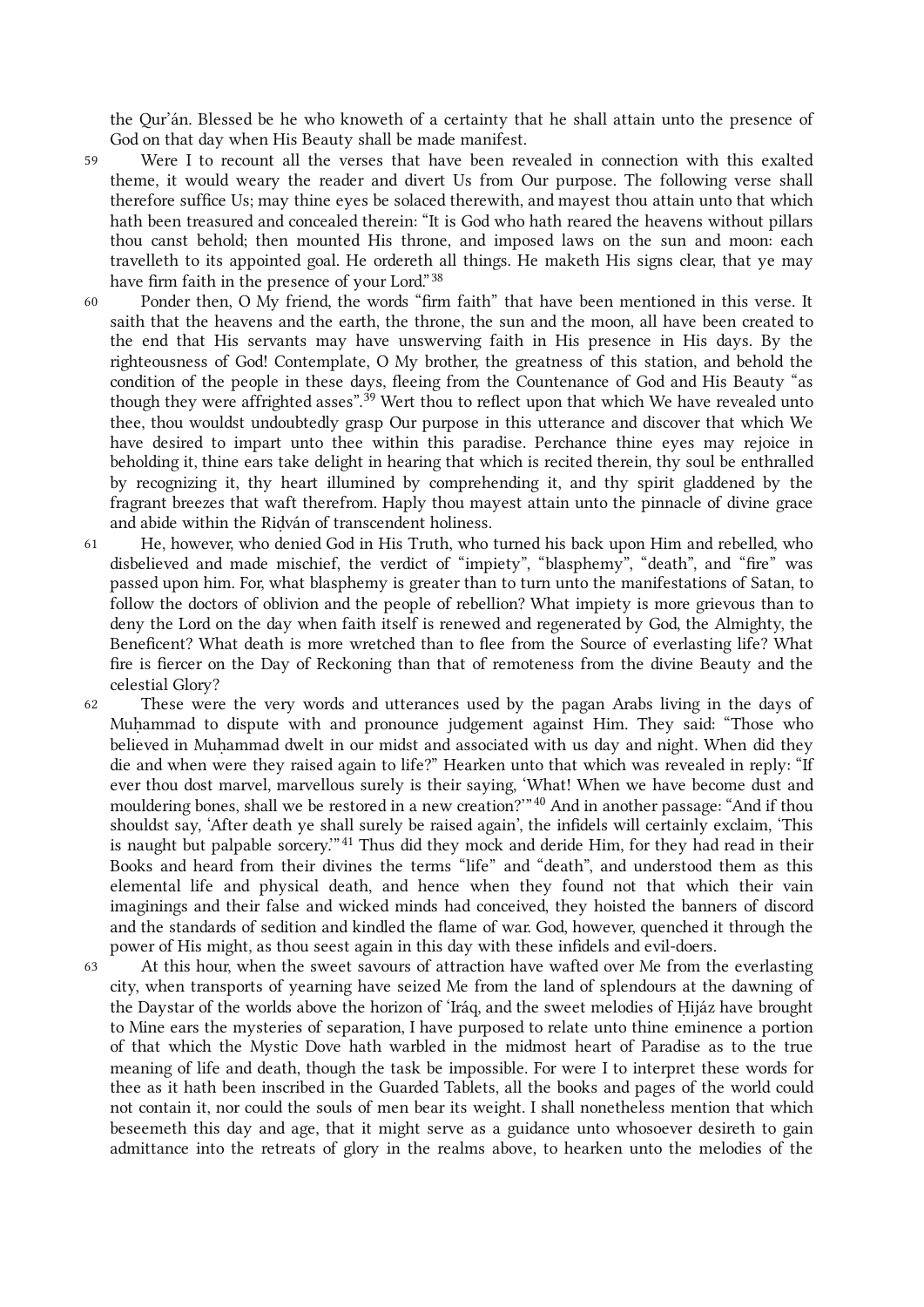spirit intoned by this divine and mystic bird, and to be numbered with those who have severed themselves from all save God and who in this day rejoice in the presence of their Lord.

64

Know then that "life" hath a twofold meaning. The first pertaineth to the appearance of man in an elemental body, and is as manifest to thine eminence and to others as the midday sun. This life cometh to an end with physical death, which is a God-ordained and inescapable reality. That life, however, which is mentioned in the Books of the Prophets and the Chosen Ones of God is the life of knowledge; that is to say, the servant's recognition of the sign of the splendours wherewith He Who is the Source of all splendour hath Himself invested him, and his certitude of attaining unto the presence of God through the Manifestations of His Cause. This is that blessed and everlasting life that perisheth not: whosoever is quickened thereby shall never die, but will endure as long as His Lord and Creator will endure.

- <span id="page-13-0"></span>The first life, which pertaineth to the elemental body, will come to an end, as hath been revealed by God: "Every soul shall taste of death."<sup>[42](#page-21-42)</sup> But the second life, which ariseth from the knowledge of God, knoweth no death, as hath been revealed aforetime: "Him will We surely quicken to a blessed life."<sup>[43](#page-22-0)</sup> And in another passage concerning the martyrs: "Nay, they are alive and sustained by their Lord."<sup>[44](#page-22-1)</sup> And from the Traditions: "He who is a true believer liveth both in this world and in the world to come."<sup>[45](#page-22-2)</sup> Numerous examples of similar words are to be found in the Books of God and of the Embodiments of His justice. For the sake of brevity, however, We have contented Ourself with the above passages. 65
- <span id="page-13-1"></span>O My brother! Forsake thine own desires, turn thy face unto thy Lord, and walk not in the footsteps of those who have taken their corrupt inclinations for their god, that perchance thou mayest find shelter in the heart of existence, beneath the redeeming shadow of Him Who traineth all names and attributes. For they who turn away from their Lord in this day are in truth accounted amongst the dead, though to outward seeming they may walk upon the earth, amongst the deaf, though they may hear, and amongst the blind, though they may see, as hath been clearly stated by Him Who is the Lord of the Day of Reckoning: "Hearts have they with which they understand not, and eyes have they with which they see not...."<sup>[46](#page-22-3)</sup> They walk the edge of a treacherous bank and tread the brink of a fiery abyss.<sup>[47](#page-22-4)</sup> They partake not of the billows of this surging and treasure-laden Ocean, but disport themselves with their own idle words. 66
- In this connection We will relate unto thee that which was revealed of old concerning "life", that perchance it may turn thee away from the promptings of self, deliver thee from the narrow confines of thy prison in this gloomy plane, and aid thee to become of them that are guided aright in the darkness of this world. 67
- <span id="page-13-2"></span>He saith, and He, verily, speaketh the truth: "Shall the dead whom We have quickened, and for whom We have ordained a light whereby he may walk amongst men, be like him whose likeness is in the darkness, whence he will not come forth?" [48](#page-22-5) This verse was revealed with respect to Ḥamzih and Abú-Jahl, the former of whom was a believer whilst the latter disbelieved. Most of the pagan leaders mocked and derided it, were agitated, and clamoured: "How did Ḥamzih die? And how was he restored to his former life?" Were ye to examine carefully the verses of God, ye would find many such statements recorded in the Book. 68
- Would that pure and stainless hearts could be found, that I might impart unto them a sprinkling from the oceans of knowledge which My Lord hath bestowed upon Me, so that they may soar in the heavens even as they walk upon the earth and speed over the waters even as they course the land, and that they may take up their souls in their hands and lay them down in the path of their Creator. Howbeit, leave hath not been granted to divulge this mighty secret. Indeed, it hath been from everlasting a mystery enshrined within the treasuries of His power and a secret concealed within the repositories of His might, lest His faithful servants forsake their own lives in the hope of attaining this most great station in the realms of eternity. Nor shall they who wander in this oppressive darkness ever attain unto it. 69
- O My brother! At every juncture We have restated Our theme, that all that hath been recorded in these verses may, by the leave of God, be made clear unto thee, and that thou mayest become independent of those who are plunged in the darkness of self and who tread the valley of arrogance and pride, and be of them that move within the paradise of everlasting life. 70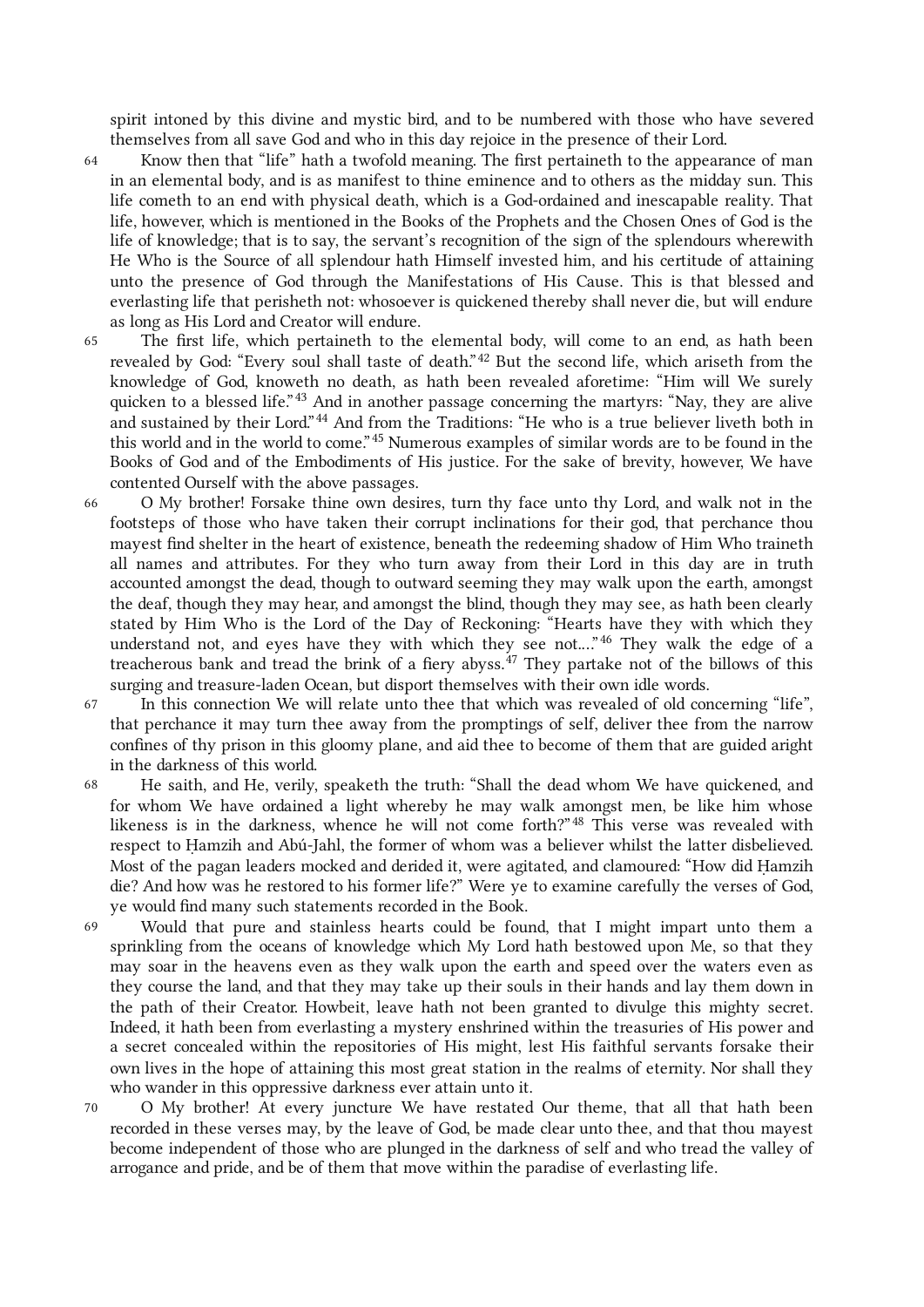- <span id="page-14-0"></span>Say: O people! The Tree of Life hath verily been planted in the heart of the heavenly paradise and bestoweth life in every direction. How can ye fail to perceive and recognize it? It will in truth aid thee to grasp all that this well-assured Soul hath disclosed unto thee of the essence of the divine mysteries. The Dove of holiness warbleth in the heaven of immortality and admonisheth thee to array thyself with a new vesture, wrought of steel to shield thee from the shafts of doubt concealed in the allusions of men, saying: "Except a man be born of water and of the Spirit, he cannot enter into the kingdom of God. That which is born of the flesh is flesh; and that which is born of the Spirit is spirit. Marvel not that I said unto thee, ye must be born again."<sup>[49](#page-22-6)</sup> 71
- <span id="page-14-1"></span>Wing then thy flight unto this divine Tree and partake of its fruits. Gather up that which hath fallen therefrom and guard it faithfully. Meditate then upon the utterance of one of the Prophets as He intimated to the souls of men, through veiled allusions and hidden symbols, the glad-tidings of the One Who was to come after Him, that thou mayest know of a certainty that their words are inscrutable to all save those who are endued with an understanding heart. He saith: "His eyes were as a flame of fire", and "brass-like were His feet", and "out of His mouth goeth a two-edged sword".<sup>[50](#page-22-7)</sup> How could these words be literally interpreted? Were anyone to appear with all these signs, he would assuredly not be human. And how could any soul seek his company? Nay, should he appear in one city, even the inhabitants of the next would flee from him, nor would any soul dare approach him! Yet, shouldst thou reflect upon these statements, thou wouldst find them to be of such surpassing eloquence and clarity as to mark the loftiest heights of utterance and the epitome of wisdom. Methinks it is from them that the suns of eloquence have appeared and the stars of clarity have dawned forth and shone resplendent. 72
- Behold, then, the foolish ones of bygone times and those who, in this day, await the advent of such a being! Nor would they ever bear allegiance unto him except that he appear in the aforementioned form. And as such a being will never appear, so too will they never believe. Such indeed is the measure of the understanding of these perverse and ungodly souls! How could those who fail to understand the most evident of the evident and the most manifest of the manifest ever apprehend the abstruse realities of the divine precepts and the essence of the mysteries of His everlasting wisdom? 73
- I shall now briefly explain the true meaning of this utterance, that thou mayest discover its hidden mysteries and be of them that perceive. Examine then and judge aright that which We shall reveal unto thee, that haply thou mayest be accounted in the sight of God amongst those who are fair-minded in these matters. 74
- <span id="page-14-2"></span>Know then that He who uttered these words in the realms of glory meant to describe the attributes of the One Who is to come in such veiled and enigmatic terms as to elude the understanding of the people of error. Now, when He saith: "His eyes were as a flame of fire", He alludeth but to the keenness of sight and acuteness of vision of the Promised One, Who with His eyes burneth away every veil and covering, maketh known the eternal mysteries in the contingent world, and distinguisheth the faces that are obscured with the dust of hell from those that shine with the light of paradise.<sup>[51](#page-22-8)</sup> Were His eyes not made of the blazing fire of God, how could He consume every veil and burn away all that the people possess? How could He behold the signs of God in the Kingdom of His names and in the world of creation? How could He see all things with the all-perceiving eye of God? Thus have we conferred upon Him a penetrating vision in this day. Would that ye believe in the verses of God! For, indeed, what fire is fiercer than this flame that shineth in the Sinai of His eyes, whereby He consumeth all that hath veiled the peoples of the world? Immeasurably exalted shall God remain above all that hath been revealed in His unerring Tablets concerning the mysteries of the beginning and the end until that day when the Crier will cry out, the day whereon we shall all return unto Him. 75
- <span id="page-14-3"></span>As to the words "brass-like were His feet", by this is meant His constancy upon hearing the call of God that commandeth Him: "Be thou steadfast as thou hast been bidden." [52](#page-22-9) He shall so persevere in the Cause of God, and evince such firmness in the path of His might, that even if all the powers of earth and heaven were to deny Him, He would not waver in the proclamation of His Cause, nor flee from His command in the promulgation of His Laws. Nay rather, He will stand as firm as the highest mountains and the loftiest peaks. He will remain immovable in His 76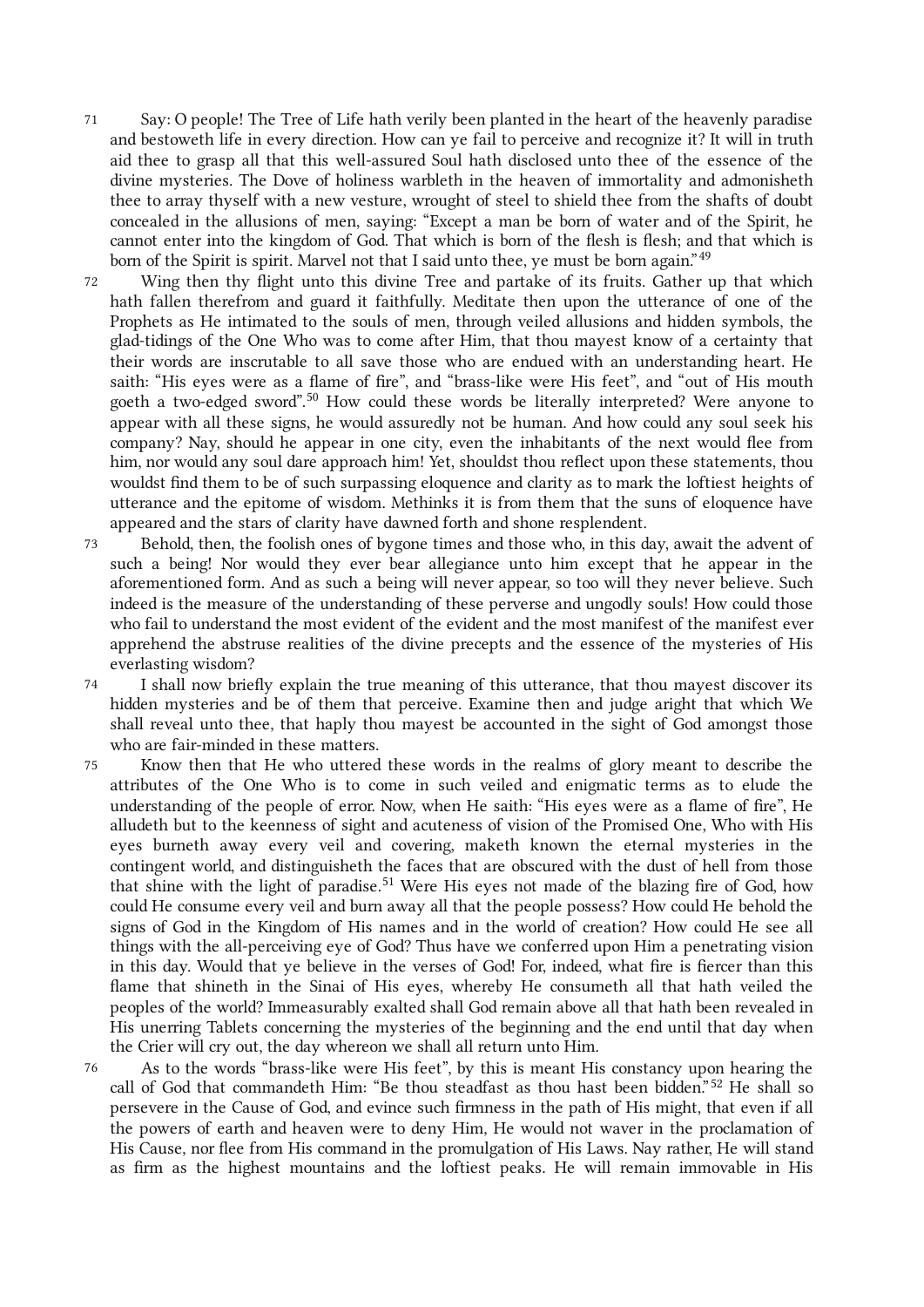obedience to God and steadfast in revealing His Cause and proclaiming His Word. No obstacle will hinder Him, nor will the censure of the froward deter Him or the repudiation of the infidels cause Him to waver. All the hatred, the rejection, the iniquity, and the unbelief that He witnesseth serve but to strengthen His love for God, to augment the yearning of His heart, to heighten the exultation of His soul, and to fill His breast with passionate devotion. Hast thou ever seen in this world brass stronger, or blade sharper, or mountain more unyielding than this? He shall verily stand upon His feet to confront all the inhabitants of the earth, and will fear no one, notwithstanding that which, as thou well knowest, the people are wont to commit. Glory be to God, Who hath established Him and called Him forth! Potent is God to do what He pleaseth. He, in truth, is the Help in Peril, the Self-Subsisting.

- <span id="page-15-0"></span>And further He saith: "Out of his mouth goeth a two-edged sword." Know thou that since the sword is an instrument that divideth and cleaveth asunder, and since there proceedeth from the mouth of the Prophets and the Chosen Ones of God that which separateth the believer from the infidel and the lover from the beloved, this term hath been so employed, and apart from this dividing and separating no other meaning is intended. Thus, when He Who is the Primal Point and the eternal Sun desireth, by the leave of God, to gather together all creation, to raise them up from the graves of their own selves, and to divide them one from another, He shall pronounce but one verse from Him, and this verse will distinguish truth from error from this day unto the Day of Resurrection. What sword is sharper than this heavenly sword, what blade more trenchant than this incorruptible steel that severeth every tie and separateth thereby the believer from the infidel, father from son, brother from sister, and lover from beloved? [53](#page-22-10) For whoso believeth in that which hath been revealed unto him is a true believer and whoso turneth away is an infidel, and such an irrevocable separation occurreth between them that they will cease to consort and associate with each other in this world. And so it is between father and son, for should the son believe and the father deny, they will be severed and forever dissociated from each other. Nay rather, thou witnesseth how the son slayeth the father and the father the son. Consider in the same light all that We have explained and related unto thee. 77
- <span id="page-15-1"></span>Wert thou to behold all things with the eye of discernment, thou wouldst indeed see that this divine sword doth cleave asunder generations. Would that ye could understand it! All this is by virtue of the word of separation that is manifested on the Day of Judgement and Separation, were the people to take heed in the days of their Lord. Nay, couldst thou but sharpen thy sight and refine thy heart, thou wouldst witness that all the material swords which in every day and age have slain the infidels and waged war against the impious proceed from this divine and invisible sword. Open then thine eyes, that thou mayest behold all that We have revealed to thee and attain unto that which none other hath attained. We verily exclaim: "Praise be to God, He Who is the Lord of the Day of Reckoning!" [54](#page-22-11) 78
- Yea, inasmuch as these people have failed to acquire true knowledge from its source and wellspring, and from the ocean of fresh and soft-flowing waters that stream, by the leave of God, through hearts that are pure and stainless, they have been veiled from that which God hath intended by those words and allusions and have remained confined within the prison of their own selves. 79
- We render thanks unto God for that which He hath bestowed upon us of His grace. He it is Who hath caused us to be assured of the truth of His Faith—a Faith which the combined forces of earth and heaven are powerless to resist. He it is Who hath enabled us to acknowledge Him in the day of His presence, to testify unto Him Whom God shall make manifest in the latter Resurrection, and to be among them that have believed in Him ere His appearance, that His favour may be made complete unto us and unto all mankind.  $80$
- But hear, O My brother, My plaint against them that claim to be associated with God and with the Manifestations of His knowledge, and yet follow their corrupt inclinations, consume the substance of their neighbour, are given to wine, commit murder, defraud and slander each other, hurl calumnies against God, and are wont to speak falsely. The people attribute all these deeds unto Us, whilst their perpetrators remain shameless before God. They cast aside that which He hath enjoined upon them and commit that which He hath forbidden. Yet it behoveth the people of 81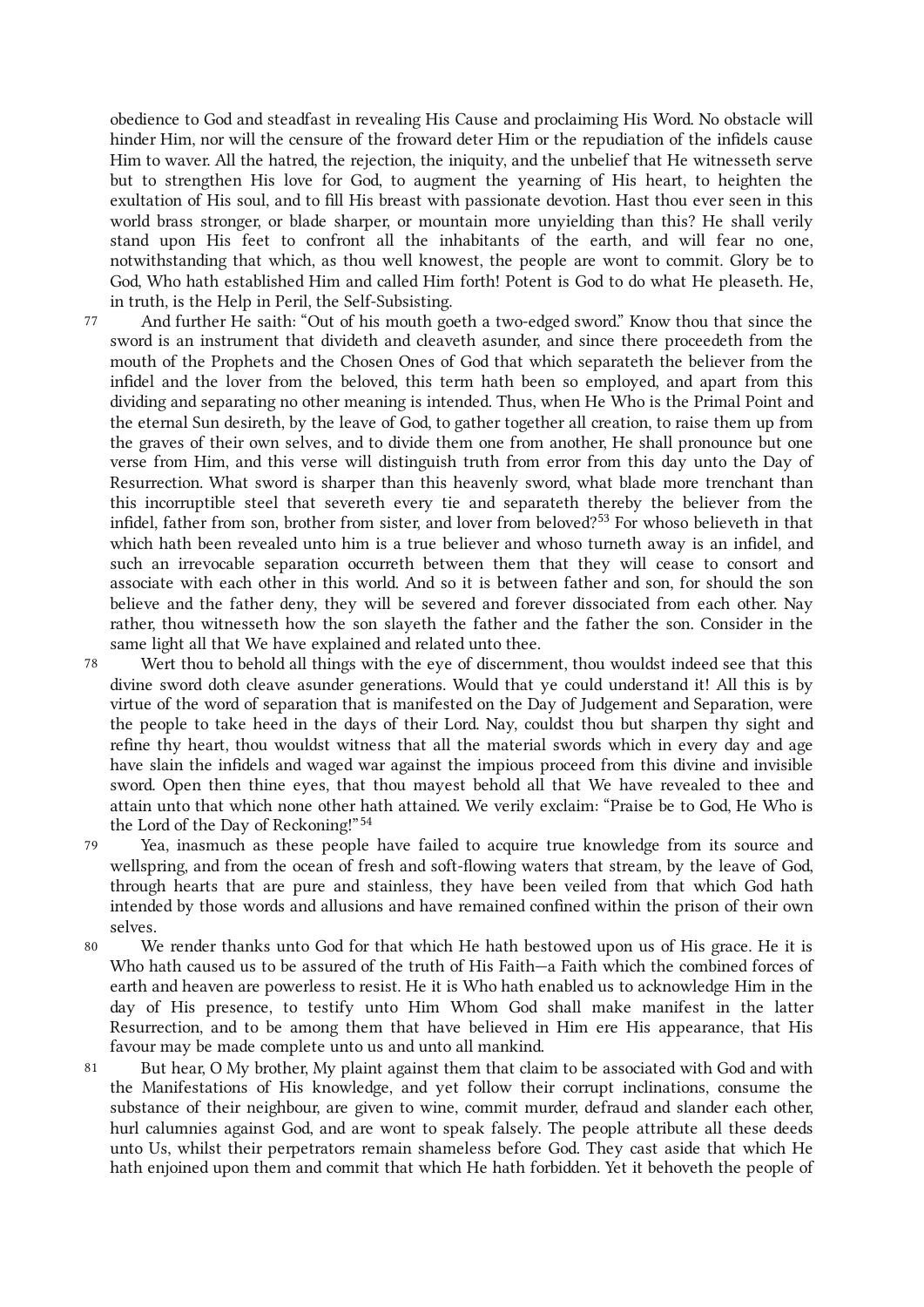truth that the signs of humility should shine upon their faces, that the light of sanctity should radiate from their countenances, that they should walk upon the earth as though they were in the presence of God and distinguish themselves in their deeds from all the dwellers of the earth. Such must be their state that their eyes should behold the evidences of His might, their tongues and hearts make mention of His name, their feet be set towards the lands of His nearness, and their hands take fast hold upon His precepts. And were they to pass through a valley of pure gold and mines of precious silver, they should regard them as wholly unworthy of their attention.

82

These people, however, have turned aside from all this and placed instead their affections upon that which accordeth with their own corrupt inclinations. Thus do they roam in the wilderness of arrogance and pride. I bear witness at this moment that God is wholly quit of them, and likewise are We. We beseech God to suffer Us not to associate with them either in this life or in the life to come. He, verily, is the Eternal Truth. No God is there but Him, and His might is equal to all things.

- Quaff then, O My brother, from the living waters that We have caused to flow in the oceans of these words. Methinks the seas of grandeur are surging within them, and the gems of divine virtue are shining within and upon them. Divest then thyself of that which debarreth thee from this fathomless crimson sea, and to the cry of "In the name of God and by His grace!" immerse thyself therein. Let the fear of no one dismay thee. Trust in the Lord, thy God, for He is sufficient unto whosoever trusteth in Him. He, verily, shall protect thee, and in Him shalt thou abide in safety. 83
- Know thou, moreover, that in this most hallowed and resplendent city thou shalt find the wayfarer to be lowly before all men and humble before all things. For naught doth he behold save that he perceiveth God therein. He beholdeth the effulgent glories of God in the lights of His Revelation that have encompassed the Sinai of creation. In this station the wayfarer must not claim the seat of honour in any gathering or walk before others in the desire to vaunt and exalt himself. Rather must he regard himself as standing at all times in the presence of his Lord. He must not wish for anyone that which he doth not wish for himself, nor speak that which he would not bear to hear spoken by another, nor yet desire for any soul that which he would not have desired for himself. It befitteth him, rather, to walk upon the earth with undeviating steps in the kingdom of His new creation. 84
- <span id="page-16-0"></span>Know, however, that the seeker, at the outset of his journey, witnesseth change and transformation, as hath already been mentioned. This is undoubtedly the truth, as hath been revealed concerning those days: "On the day when the earth shall be changed into another earth."<sup>[55](#page-22-12)</sup> These are indeed days the like of which no mortal eye hath ever seen. Blessed is he that attaineth thereunto and realizeth their full worth. "We had sent Moses with Our signs, saying unto him: 'Bring forth thy people from darkness into light and remind them of the days of God.'"<sup>[56](#page-22-13)</sup> And these are in truth the days of God, could ye but know it. 85
- <span id="page-16-1"></span>In this station, all changing and varying realities are manifest before thee. Whosoever denieth this truth hath verily turned aside from the Cause of God, rebelled against His rule, and gainsaid His sovereignty. For it is indeed within the power of Him Who changeth the earth into another earth to transform all that dwell and move thereon. Wherefore marvel not at how He turneth darkness into light, light into darkness, ignorance into knowledge, error into guidance, death into life, and life into death. It is in this station that the law of transformation taketh effect. Ponder thereon, if thou be of them that tread this path, that all thou didst ask of this lowly One may be made plain unto thee and that thou mayest abide within the tabernacle of this guidance. For He doeth whatsoever He willeth and ordaineth whatsoever He pleaseth. Nor shall He be asked of His doings, whilst all men will be asked of their every deed. [57](#page-22-14) 86
- O My brother! In this stage, which marketh the beginning of the journey, thou shalt behold divers stations and differing signs, even as was mentioned in connection with the City of Search. All these hold true in their respective planes. It behoveth thine eminence in this station to consider each created thing in its own place, neither abasing nor exalting its true rank. For instance, if thou wert to reduce the unseen world to the realm of creation, this would be an act of sheer blasphemy, and the converse would likewise be the essence of impiety. Wert thou, however, to describe the unseen world and the realm of creation within their own stations, this would be 87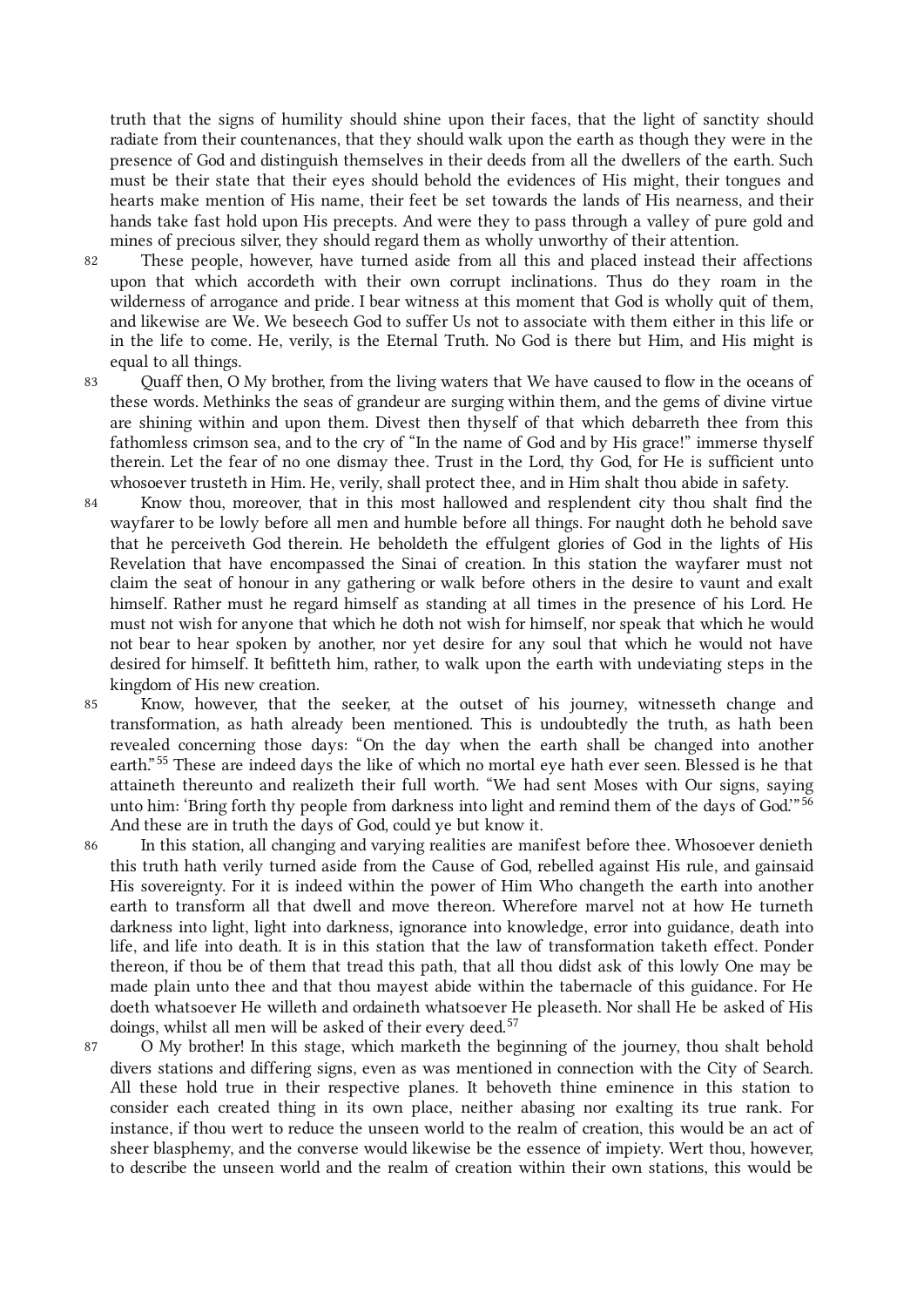the undoubted truth. In other words, wert thou to witness any transformation in the realm of the divine unity, no greater sin could be conceived in all creation, but wert thou to consider transformation in its own place and understand it accordingly, no harm could befall thee.

- By My Lord! Notwithstanding all that We have revealed unto thee of the mysteries of utterance and the degrees of exposition, methinks I have spoken not a single letter of the ocean of God's hidden knowledge and the essence of His inscrutable wisdom. God willing, this We shall erelong accomplish in its appointed time. He verily, remembereth all things in their own place, and we, in truth, all yield praise unto Him. 88
- Know thou, moreover, that the bird that taketh flight in the atmosphere of the realm on high will never be able to soar unto the heaven of transcendent holiness, nor taste of the fruits which God hath brought forth therein, nor quaff from the streams which He hath caused to flow in its midst. And were it to partake but a drop thereof, it would perish forthwith. Even as thou dost witness in these days with regard to those who profess allegiance unto Us, and yet perform such deeds, utter such words, and advance such claims as they have. Methinks they lie as dead within their own veils. 89
- <span id="page-17-0"></span>Comprehend, in like manner, every station, sign, and allusion, that thou mayest perceive all things in their own place and consider all matters in their proper light. For in this station, the City of Divine Unity, are to be found those who have entered within the ark of divine guidance and journeyed through the heights of divine unity. Thou shalt behold the lights of beauty upon their faces and the mysteries of glory in their human temples. Thou shalt perceive the musk-laden fragrance of their words and behold the signs of His sovereignty in all their ways and doings. Nor wilt thou be veiled by the deeds of them that have failed to quaff from the crystal springs or to attain unto the cities of holiness, and who follow their selfish desires and spread disorder in the land, all the while believing themselves to be guided aright. It is indeed of them that it hath been said: "These are the abject and foolish, who follow every clamorous impostor and who bend with every changing wind."<sup>[58](#page-22-15)</sup> The stages of this journey, station, and abode are clear and manifest to thee and require no further explanation. 90
- Know then that all thou hast heard and witnessed that Daystar of Truth, the Primal Point, ascribe to Himself from the designations of former times is only on account of the weakness of men and the scheme of the world of creation. Otherwise, all names and attributes revolve round His Essence and circle about the threshold of His sanctuary. For He it is Who traineth all names, revealeth all attributes, conferreth life upon all beings, proclaimeth the divine verses, and arrayeth the heavenly signs. Nay, shouldst thou gaze with thine inner eye, thou wouldst find that all save Him fade into utter nothingness and are as a thing forgotten in His holy presence. "God was alone; there was none else besides Him. He remaineth now what He hath ever been." Since it hath been established that God—hallowed and glorified be He!—was alone and there was none besides Him, how can the law of change and transformation apply here? Shouldst thou reflect upon that which We have disclosed unto thee, the daystar of guidance would shine resplendent before thee in this everlasting morn, and thou wouldst be numbered therein with the pious. 91
- Know, moreover, that all that We have mentioned concerning these journeys is intended for none but the elect amongst the righteous. And shouldst thou spur on the charger of the spirit and traverse the meads of heaven, thou wouldst complete all these journeys and discover every mystery in less than the twinkling of an eye. 92
- O My brother! If thou be a champion of this arena, speed within the lands of certitude, that thy soul may be delivered in this day from the bondage of misbelief, and that thou mayest perceive the sweet savours that waft from this garden. Verily, the perfume-laden breezes that carry the fragrance of this city blow over all regions. Forfeit not thy portion thereof and be not of the heedless. How well hath it been said:  $93$
- <span id="page-17-1"></span> $94$

His fragrant breaths diffused in Eastern lands could well To sick ones in the West restore their sense of smell! [59](#page-22-16)

<span id="page-17-2"></span>After this heavenly journey and mystical ascent the wayfarer will enter within the Garden of Wonderment. Were I to disclose unto thee the reality of this station, thou wouldst lament and 95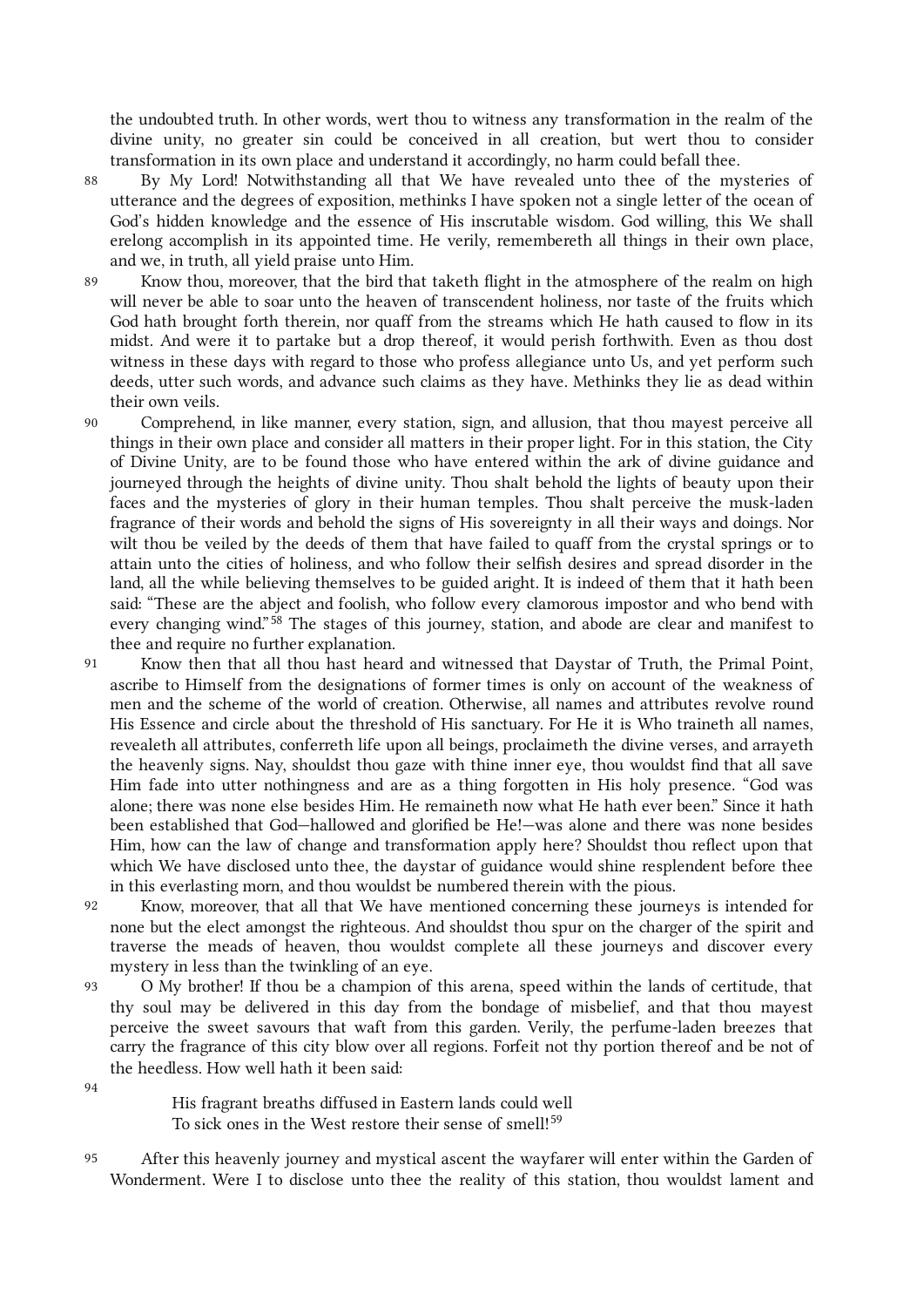bewail the plight of this Servant Who remaineth in the hands of these infidels, Who hath grown perplexed at His plight, and is lost in bewilderment in this fathomless ocean. They conspire each day to put Me to death, and seek at every hour to banish Me from this land, even as they banished Me from another land. Yet this Servant standeth ready before them, awaiting whatsoever the Almighty hath ordained and decreed for Us. Nor do I fear any soul, encompassed as We may be by such trials and tribulations as are inflicted by the wicked and the malicious and surrounded at this hour by a myriad woes and sorrows. "Noah's flood is but the measure of the tears I have shed, and Abraham's fire an ebullition of My soul. Jacob's grief is but a reflection of My sorrows, and Job's afflictions a fraction of My calamity."<sup>[60](#page-22-17)</sup>

- <span id="page-18-0"></span>Were I to recount unto thine eminence the dire adversities that have befallen Me, thou wouldst be so grieved as to forsake the mention of all things and to forget thyself and all that the Lord hath created on earth. But as this is not Our wish, I have concealed the revelation of the divine decree in the heart of Bahá and veiled it from the eyes of all that move in the realm of creation, that it may lie hid within the tabernacle of the Unseen until such time as God will have revealed its secret. "Naught in the heavens or on the earth can escape His knowledge, and He, verily, perceiveth all things." [61](#page-22-18) 96
- As We have digressed from Our theme, let Us leave aside these allusions and return to Our discussion of this city. Verily, whoso entereth therein shall be saved, and whoso turneth aside therefrom will assuredly perish. 97
- <span id="page-18-1"></span>O thou who art mentioned in these Tablets! Know thou that he who embarketh upon this journey will marvel at the signs of the power of God and the wondrous evidences of His handiwork. Bewilderment will seize him from every side, even as hath been attested by that Essence of immortality from the Concourse on high: "Increase My wonder and amazement at Thee, O God!" [62](#page-22-19) Well hath it been said: 98

<span id="page-18-2"></span> $99$ 

I knew not what amazement was Until I made Thy love my cause. O how amazing would it be If I were not amazed by Thee!<sup>[63](#page-22-20)</sup>

- In this valley the wayfarers stray and perish ere they attain their final abode. Gracious God! So immense is this valley, so vast this city in the kingdom of creation, that it seemeth to have neither beginning nor end. How great the blessedness of him who completeth his journey therein and who traverseth, through the assistance of God, the hallowed soil of this heavenly city, a city in which the favoured ones of God and the pure in heart are overcome with wonder and awe. And We say: "Praise be to God, the Lord of the worlds." 100
- And should the servant ascend to even loftier heights, quit this mortal world of dust, and seek to ascend unto the celestial abode, he will then pass from this city into the City of Absolute Nothingness, that is, of dying to self and living in God. In this station, this most exalted habitation, this journey of utter self-effacement, the wayfarer forgetteth his soul, spirit, body, and very being, immerseth himself in the sea of nothingness, and liveth on earth as one unworthy of mention. Nor will one find any sign of his existence, for he hath vanished from the realm of the visible and attained unto the heights of self-abnegation. 101
- Were We to recount the mysteries of this city, the dominions of the hearts of men would be laid to waste in the intensity of their longing for this mighty station. For this is the station wherein the effulgent glories of the Beloved are revealed to the sincere lover and the resplendent lights of the Friend are cast upon the severed heart that is devoted to Him. 102
- How can a true lover continue to exist when once the effulgent glories of the Beloved are revealed? How can the shadow endure when once the sun hath shone forth? How can a devoted heart have any being before the existence of the Object of its devotion? Nay, by the One in Whose hand is my soul! In this station, the seeker's complete surrender and utter effacement before his Creator will be such that, were he to search the East and the West, and traverse land, sea, mountain and plain, he would find no trace of his own self or of any other soul. 103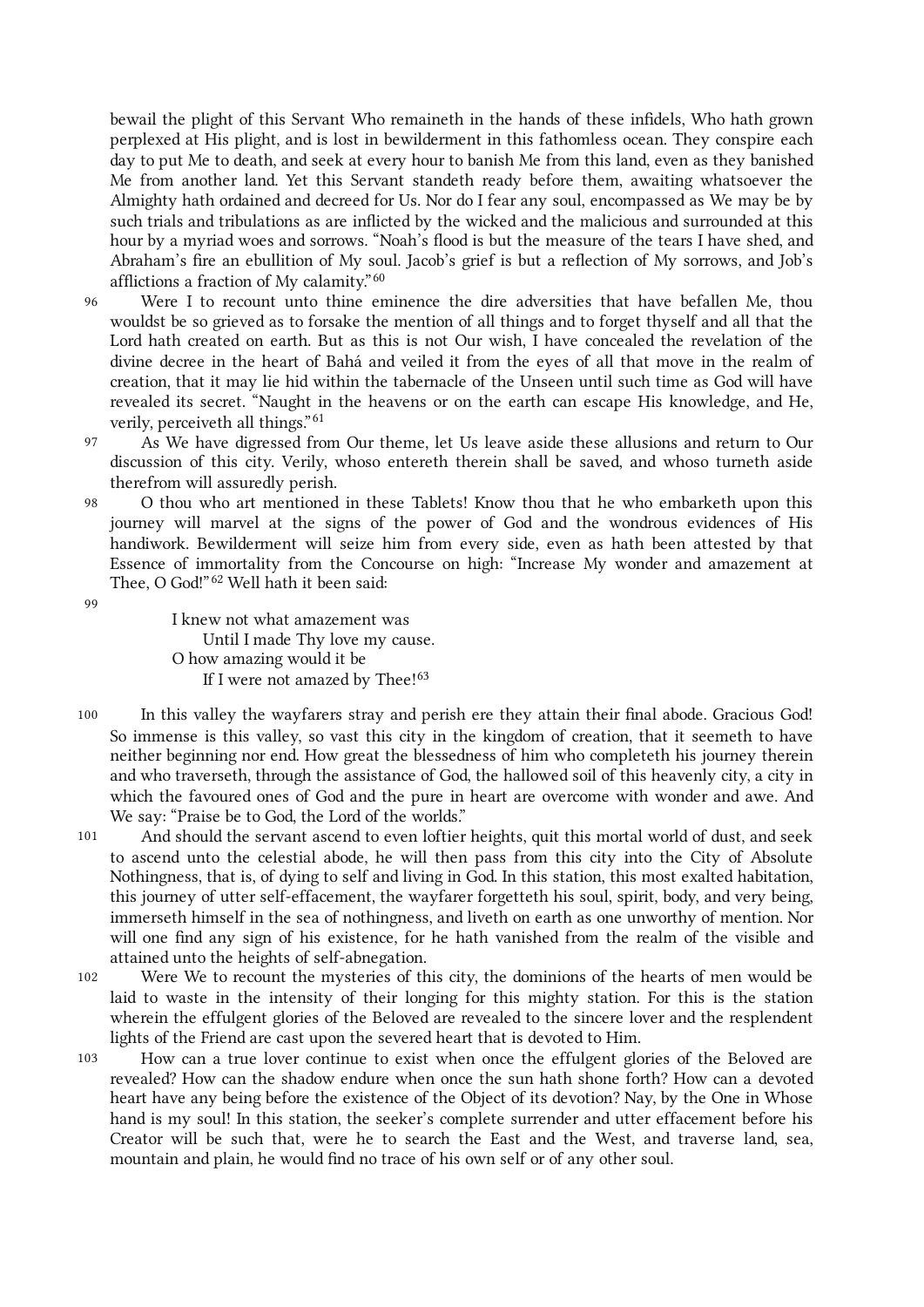- <span id="page-19-0"></span>Gracious God! But for fear of the Nimrod of tyranny and for the protection of the Abraham of justice, I would reveal unto thee that which, wert thou to abandon self and desire, would enable thee to dispense with aught else and to draw nigh unto this city. Be patient, however, until such time as God will have proclaimed His Cause. He, verily, rewardeth beyond measure them that endure with patience.<sup>[64](#page-22-21)</sup> Inhale then the sweet savours of the spirit from the garment of hidden meanings, and say: "O ye that are immersed in the ocean of selflessness! Hasten to enter the City of Immortality, if ye seek to ascend its heights." And We exclaim: "Verily we are God's, and to Him shall we return." [65](#page-22-22) 104
- <span id="page-19-1"></span>From this most august and exalted station, and from this most sublime and glorious plane, the seeker entereth the City of Immortality, therein to abide forever. In this station he beholdeth himself established upon the throne of independence and the seat of exaltation. Then will he comprehend the meaning of that which hath been revealed of old concerning the day "whereon God shall enrich all through His abundance".<sup>[66](#page-22-23)</sup> Well is it with them that have attained unto this station and drunk their fill from this snow-white chalice before this Crimson Pillar. 105
- Having, in this journey, immersed himself in the ocean of immortality, rid his heart from attachment to aught save Him, and attained unto the loftiest heights of everlasting life, the seeker will see no annihilation either for himself or for any other soul. He will quaff from the cup of immortality, tread in its land, soar in its atmosphere, consort with them that are its embodiments, partake of the imperishable and incorruptible fruits of the tree of eternity, and be forever accounted, in the lofty heights of immortality, amongst the denizens of the everlasting realm. 106
- All that existeth in this city shall indeed endure and will never perish. Shouldst thou, by the leave of God, enter this sublime and exalted garden, thou wouldst find its sun in its noontide glory, never to set, never to be eclipsed. The same holdeth true of its moon, its firmament, its stars, trees, and oceans, and of all that pertaineth thereunto or existeth therein. By Him besides Whom there is none other God! Were I to recount, from this day unto the end that hath no end, its wondrous attributes, the love that My heart cherisheth for this hallowed and everlasting city would never be exhausted. I shall, however, bring My theme to a close, since time is short and the inquirer impatient, and since these secrets are not to be openly divulged save by the leave of God, the Almighty, the All-Compelling. 107
- Erelong shall the faithful behold, in the day of the latter Resurrection, Him Whom God shall make manifest descending with this city from the heaven of the Unseen, together with a company of His exalted and favoured angels. Great, therefore, is the blessedness of him that attaineth unto His presence and beholdeth His countenance. We all, verily, cherish this hope, and exclaim: "Praise be unto Him, for verily He is the Eternal Truth, and unto Him do we return!" 108
- Know, moreover, that should one who hath attained unto these stations and embarked upon these journeys fall prey to pride and vainglory, he would at that very moment come to naught and return to the first step without realizing it. Indeed, they that seek and yearn after Him in these journeys are known by this sign, that they humbly defer to those who have believed in God and in His verses, that they are lowly before those who have drawn nigh unto Him and unto the Manifestations of His Beauty, and that they bow in submission to them that are firmly established upon the lofty heights of the Cause of God and before its majesty. 109
- For were they to reach the ultimate object of their quest for God and their attainment unto Him, they would have but reached that abode which hath been raised up within their own hearts. How then could they ever hope to ascend unto such realms as have not been ordained for them or created for their station? Nay, though they journey from everlasting to everlasting, they will never attain unto Him Who is the midmost Heart of existence and the Axis of the entire creation, He on Whose right hand flow the seas of grandeur, on Whose left stream the rivers of might, and Whose court none can ever hope to reach, how much less His very abode! For He dwelleth in the ark of fire, speedeth, in the sphere of fire, through the ocean of fire, and moveth within the atmosphere of fire. How can he who hath been fashioned of contrary elements ever enter or even approach this fire? Were he to do so, he would be instantly consumed. 110
- Know, moreover, that should the cord of assistance binding this mighty Pivot to the dwellers of earth and heaven be severed, they would all assuredly perish. Great God! How can the lowly 111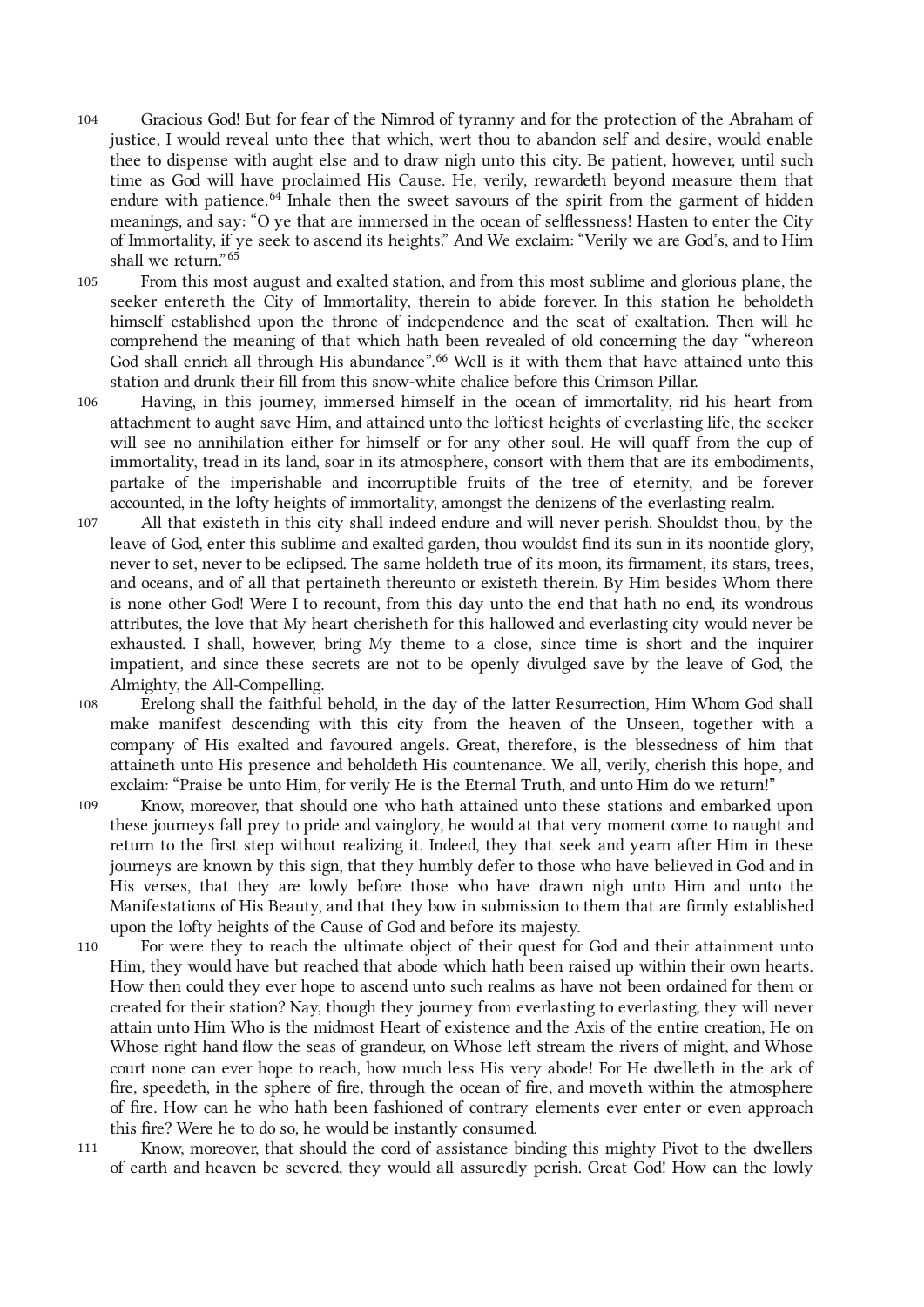dust ever reach unto Him Who is the Lord of lords? Immeasurably exalted is God above that which they conceive in their hearts, and immensely glorified is He beyond that which they attribute to Him.

- Yea, the seeker reacheth a station wherein that which hath been ordained for him knoweth no bounds. The fire of love so blazeth in his heart that it seizeth the reins of constraint from his grasp. At every moment his love for his Lord increaseth and draweth him nearer unto his Creator, in such wise that if his Lord be in the east of nearness, and he dwell in the west of remoteness and possess all that earth and heaven contain of rubies and gold, he would forsake it all and rush forth to the land of the Desired One. And shouldst thou find him to be otherwise, know assuredly that such a man is a lying impostor. We, verily, all belong unto Him Whom God shall make manifest in the latter Resurrection, and through Him shall we be raised again to life. 112
- In these days, inasmuch as We have lifted not the veils that conceal the countenance of the Cause of God, nor disclosed unto men the fruits of these stations which We have been forbidden to describe, thou beholdest them drunk with heedlessness. Otherwise, were the glory of this station to be revealed unto men to an extent smaller than a needle's eye, thou wouldst witness them gathering before the threshold of divine mercy and hastening from all sides to the court of nearness in the realms of divine glory. We have concealed it, however, as mentioned before, that those who believe may be distinguished from them that deny, and that those who turn unto God may be discerned from them that turn aside. I verily proclaim: "There is no power nor strength except in God, the Help in Peril, the Self-Subsisting." 113
- From this station the wayfarer ascendeth unto a City that hath no name or description, and whereof one heareth neither sound nor mention. Therein flow the oceans of eternity, whilst this city itself revolveth round the seat of eternity. Therein the sun of the Unseen shineth resplendent above the horizon of the Unseen, a sun that hath its own heavens and its own moons, which partake of its light and which rise from and set upon the ocean of the Unseen. Nor can I ever hope to impart even a dewdrop of that which hath been decreed therein, as none is acquainted with its mysteries save God, its Creator and Fashioner, and His Manifestations. 114
- Know, moreover, that when We undertook to reveal these words and committed some of them to writing, it was Our intention to elucidate for thine eminence, in the sweet accents of the blessed and the well-favoured of God, all that We had previously mentioned of the words of the Prophets and the sayings of the Messengers. Time, however, was lacking, and the traveller who came from thy presence was in great haste and eager to return. Thus have We cut short Our discourse and contented Ourself with this much, without completing the description of these stages in a seemly and befitting manner. Indeed, We have omitted the description of major cities and mighty journeys. Such was the haste of the courier that We even forsook the mention of the two exalted journeys of Resignation and Contentment. 115
- Yet, should thine eminence reflect upon these brief statements, thou wouldst assuredly acquire every knowledge, attain unto the Object of all learning, and exclaim: "Sufficient are these words unto all creation both visible and invisible!" 116
- <span id="page-20-0"></span>Even so, should the fire of love burn within thy soul, thou wouldst ask: "Is there yet any more?" [67](#page-22-24) And We say: "Praise be to God, the Lord of the worlds!" 117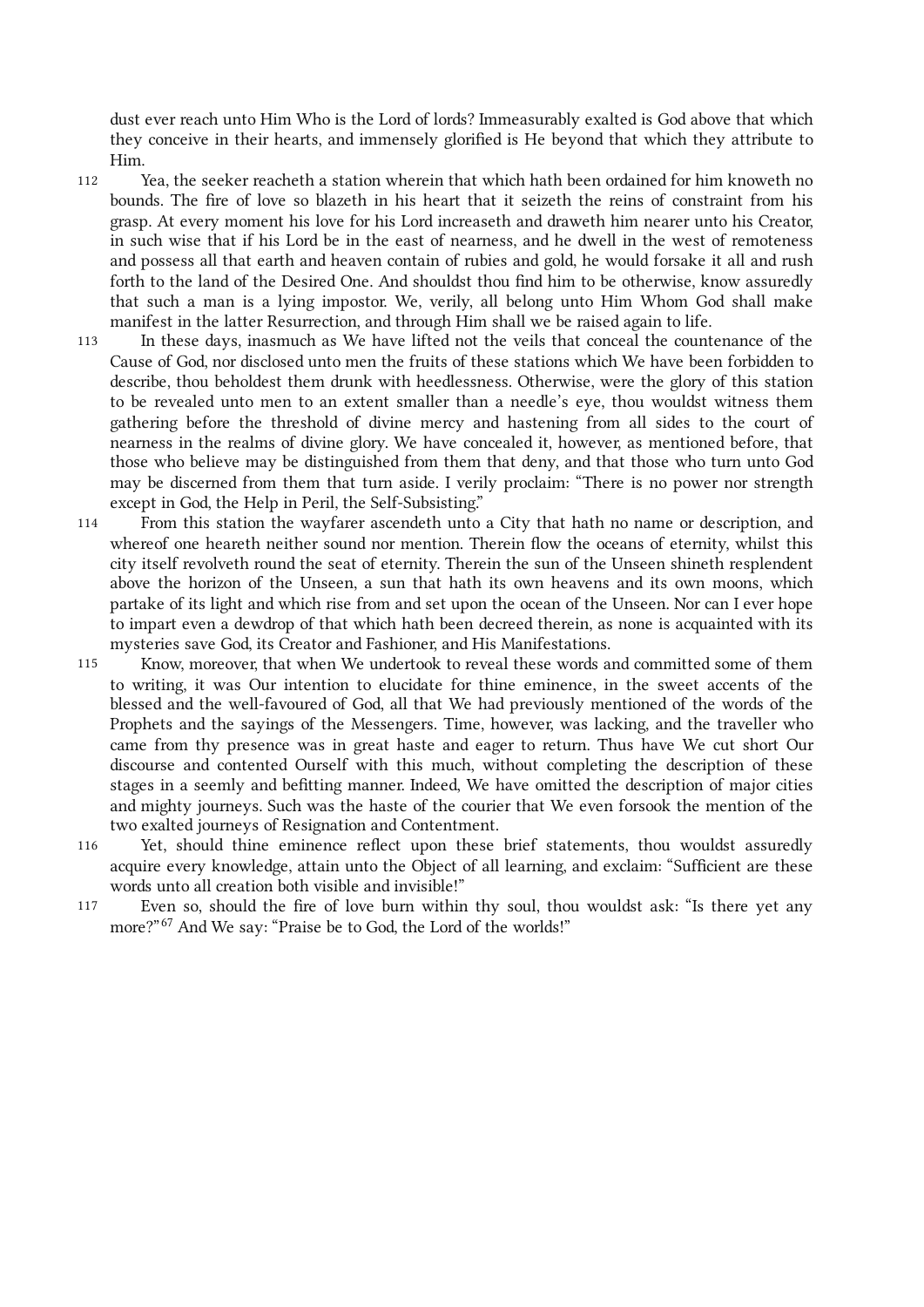## <span id="page-21-0"></span>Notes

Introduction

- <span id="page-21-1"></span>1 Shoghi Effendi, God Passes By, Chapter VII, paragraph beginning "In that city, described in Islamic traditions...".  $\leftrightarrow$
- <span id="page-21-2"></span>2 Bahá'u'lláh, *The Kitáb-i-íqán*, Part One, paragraph beginning "These are the melodies, sung by Jesus, Son of Mary...".  $\leftrightarrow$

Gems of Divine Mysteries

- <span id="page-21-3"></span>cf. Qur'án 67:3. [↩](#page-2-1) 3
- <span id="page-21-4"></span>cf. Qur'án 24:35. [↩](#page-3-0) 4
- <span id="page-21-5"></span>5 Matt. 24:19.  $\leftrightarrow$
- <span id="page-21-6"></span>6 cf. Matt. 24:29–31.  $\leftrightarrow$
- <span id="page-21-7"></span>7 Mark 13:19.  $\leftrightarrow$
- <span id="page-21-8"></span>8 cf. Luke 21:25–28.  $\leftrightarrow$
- <span id="page-21-9"></span>John 15:26–7. [↩](#page-3-4) 9
- <span id="page-21-10"></span>10 John 14:26.  $\leftrightarrow$
- <span id="page-21-11"></span>11 John 16:5–6.  $\leftrightarrow$
- <span id="page-21-12"></span>12 John 16:7.  $\leftrightarrow$
- <span id="page-21-13"></span>13 John 16:13.  $\leftrightarrow$
- <span id="page-21-14"></span>14 The Imáms of  $\text{Sh}'$ ih Islám.  $\leftrightarrow$
- <span id="page-21-15"></span>15 Jesus.  $\leftrightarrow$
- <span id="page-21-16"></span>16 cf. Matt. 24:35; Mark 13:31; Luke 21:33. ↔
- <span id="page-21-17"></span>17 The Antichrist, who it was believed would appear at the advent of the Promised One, to contend with and be ultimately defeated by Him.  $\leftrightarrow$
- <span id="page-21-18"></span>Another figure who it was believed would raise the banner of rebellion between Mecca and 18 Damascus at the appearance of the Promised One.  $\leftrightarrow$
- <span id="page-21-19"></span>Qur'án 16:43. [↩](#page-6-1) 19
- <span id="page-21-20"></span>20 A magician in the court of Pharaoh during the time of Moses.  $\leftrightarrow$
- <span id="page-21-21"></span>Qur'án 83:6; 2:89. [↩](#page-6-2) 21
- <span id="page-21-22"></span>22 The Imáms of <u>Sh</u>í'ih Islám. ↔
- <span id="page-21-23"></span>Qur'án 29:2. [↩](#page-7-0) 23
- <span id="page-21-24"></span>Qur'án 2:156. [↩](#page-7-1) 24
- <span id="page-21-25"></span>Qur'án 29:69. [↩](#page-8-0) 25
- <span id="page-21-26"></span>Qur'án 2:282. [↩](#page-8-0) 26
- <span id="page-21-27"></span>27 From a Ḥadí<u>th</u>. ↔
- <span id="page-21-28"></span>28 From a Ḥadí<u>th</u>. ↔
- <span id="page-21-29"></span>Qur'án 30:30. [↩](#page-9-0) 29
- <span id="page-21-30"></span>Qur'án 48:23. [↩](#page-9-0) 30
- <span id="page-21-31"></span>Qur'án 67:3. [↩](#page-9-0) 31
- <span id="page-21-32"></span>Qur'án 17:110. [↩](#page-9-1) 32
- <span id="page-21-33"></span>Qur'án 57:3. [↩](#page-9-2) 33
- <span id="page-21-34"></span>34 The twelfth Imám, Muḥammad al-Mahdí, the son of Ḥasan al-ʿAskarí. ↔
- <span id="page-21-35"></span>35 According to Shí'ih traditions, the twin cities of Jábulqá and Jábulsá are the dwelling place of the Hidden Imám (the Promised One), whence He will appear on the Day of Resurrection.  $\leftrightarrow$
- <span id="page-21-36"></span>36 Muḥammad. ↔
- <span id="page-21-37"></span>Qur'án 33:40. [↩](#page-11-0) 37
- <span id="page-21-38"></span>Qur'án 13:2. [↩](#page-12-0) 38
- <span id="page-21-39"></span>Qur'án 74:50. [↩](#page-12-1) 39
- <span id="page-21-40"></span>40 cf. Qur'án 13:5. ↔
- <span id="page-21-41"></span>Qur'án 11:7. [↩](#page-12-2) 41
- <span id="page-21-42"></span>Qur'án 3:185. [↩](#page-13-0) 42